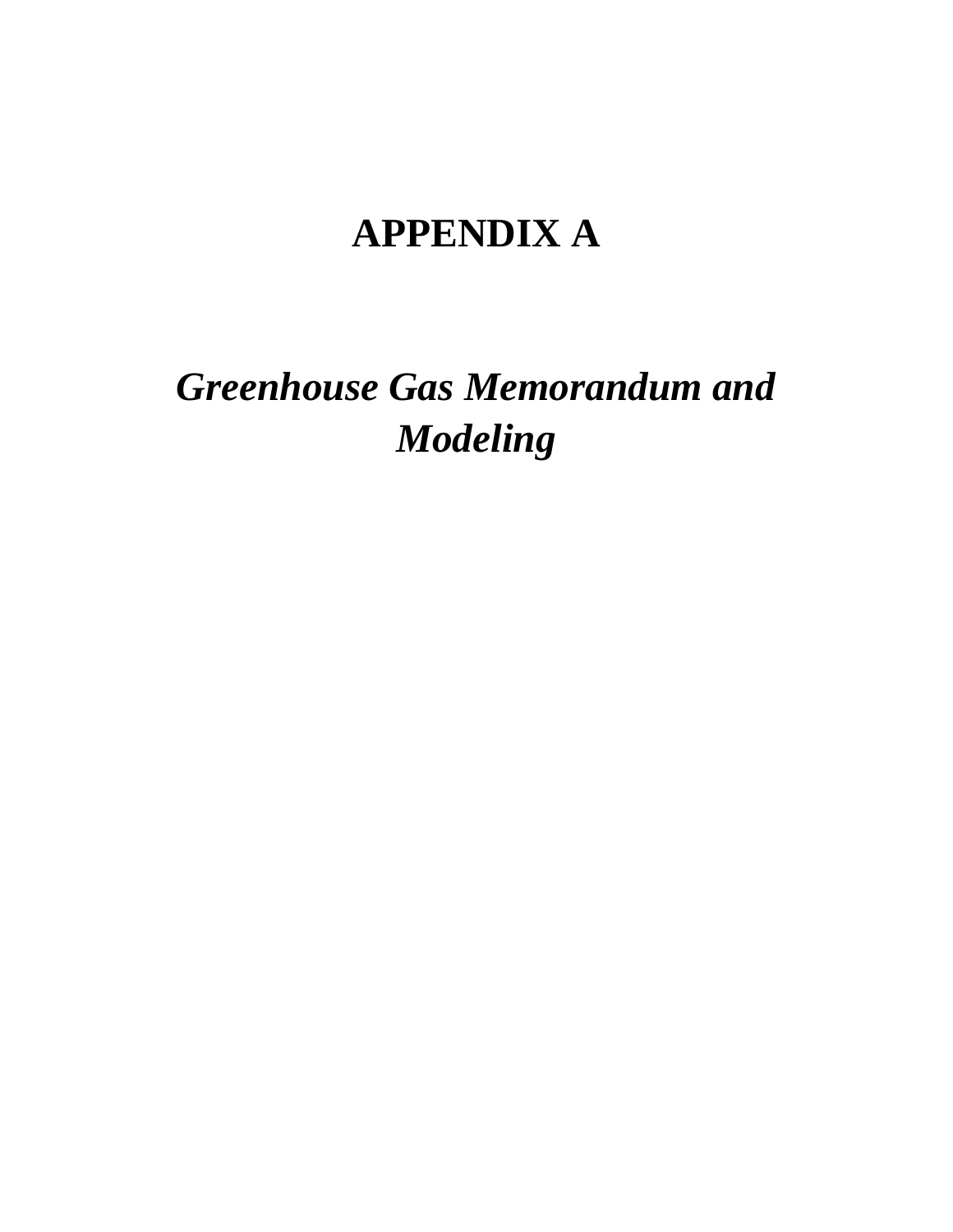#### **California Emissions Estimator Model Memorandum Evans Lane Residential General Plan Amendment Project**

The California Emissions Estimator Model (CalEEMod) is a program that calculates energy output, greenhouse gas (GHG) emissions and criteria air pollutant emissions associated with land use projects. CalEEMod was used to predict GHG emissions from operation of the future residential project assuming full build-out under the proposed General Plan Amendment (GPA). The future land use at maximum buildout and size of the site, 563 standard mid-rise apartment units on a 5.93-acre site, were input into CalEEMod. The estimated population, assuming full occupation of the maximum number of residential units allowed by the proposed GPA, would be 1,802 residents, which was input into the model. The operational year included in the model was 2022.

The project's operational GHG emissions were calculated based on estimates of emissions from several sources, including energy consumption, vehicle trips, solid waste generation, and water usage. Table 1 below summarizes the estimated operational GHG emissions of each source shown in Section 4.0 through 8.0 of the CalEEMod output data. The CalEEMod data is included as an attachment to this memorandum.

| Table 1: Annual Project GHG Emissions $(CO2e)$ in Metric Tons |                                 |  |  |  |  |  |  |  |  |
|---------------------------------------------------------------|---------------------------------|--|--|--|--|--|--|--|--|
| <b>Source Category</b>                                        | <b>Proposed Project in 2021</b> |  |  |  |  |  |  |  |  |
| Area                                                          | 44.7                            |  |  |  |  |  |  |  |  |
| <b>Energy Consumption</b>                                     | 569.5                           |  |  |  |  |  |  |  |  |
| Mobile                                                        | 1,888.8                         |  |  |  |  |  |  |  |  |
| Solid Waste Generation                                        | 130.2                           |  |  |  |  |  |  |  |  |
| Water Usage                                                   | 87.0                            |  |  |  |  |  |  |  |  |
| Total (MT $CO2e/year$ )                                       | 2,720.2                         |  |  |  |  |  |  |  |  |

An analysis of the results provided in the CalEEMod data and Table 1 is included in Section 4.8 of the Evans Lane Residential GPA Initial Study.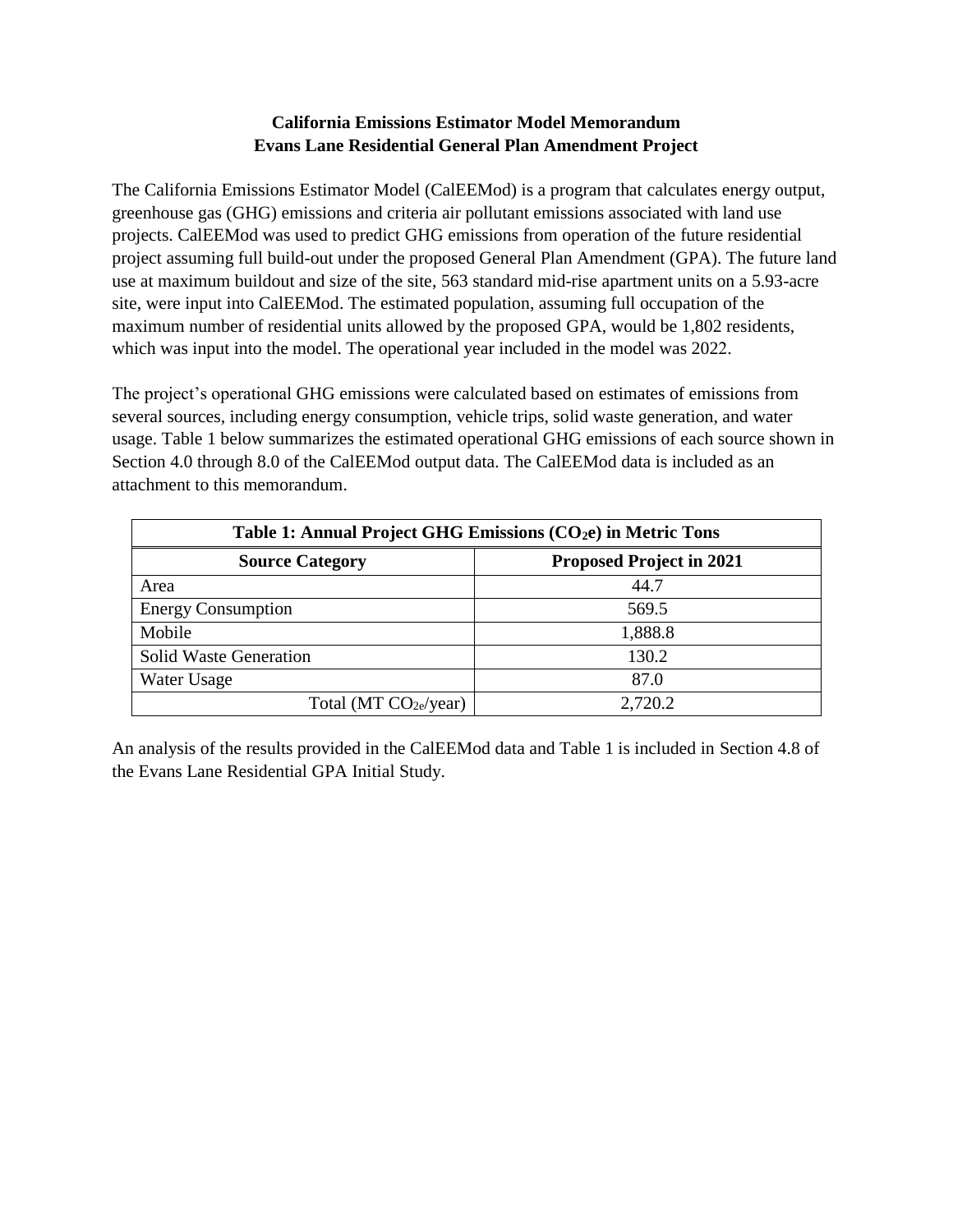#### Evans Lane Residential GPA - Santa Clara County, Annual

# **Evans Lane Residential GPA**

**Santa Clara County, Annual**

#### **1.0 Project Characteristics**

#### **1.1 Land Usage**

| Land Uses                  | Size   | Metric        | Lot Acreage  | Floor<br><sup>r</sup> Surface Area | <b>Population</b> |
|----------------------------|--------|---------------|--------------|------------------------------------|-------------------|
| <b>Apartments Mid Rise</b> | 563.00 | Dwelling Unit | - ሰላ<br>ບ.ວເ | 563.000.00                         | 1802              |

#### **1.2 Other Project Characteristics**

| <b>Urbanization</b>               | Urban                          | Wind Speed (m/s)                  | 2.2   | <b>Precipitation Freg (Days)</b>        | 58    |
|-----------------------------------|--------------------------------|-----------------------------------|-------|-----------------------------------------|-------|
| <b>Climate Zone</b>               | 4                              |                                   |       | <b>Operational Year</b>                 | 2022  |
| <b>Utility Company</b>            | Pacific Gas & Electric Company |                                   |       |                                         |       |
| <b>CO2</b> Intensity<br>(lb/MWhr) | 290                            | <b>CH4 Intensity</b><br>(lb/MWhr) | 0.029 | N <sub>2</sub> O Intensity<br>(lb/MWhr) | 0.006 |

#### **1.3 User Entered Comments & Non-Default Data**

Project Characteristics - PG&E's most recent GHG emissions factor = 290 lbs CO2/MWh

Land Use - Lot acreage = acreage of the project site Service population based on 3.2 residents per household Energy Use -

Mobile Land Use Mitigation -

| Table Name                | Column Name        | Default Value | New Value |
|---------------------------|--------------------|---------------|-----------|
| tblLandUse                | LotAcreage         | 14.82         | 5.93      |
| tblLandUse                | Population         | 1.610.00      | 1,802.00  |
| tblProjectCharacteristics | CO2IntensityFactor | 641.35        | 290       |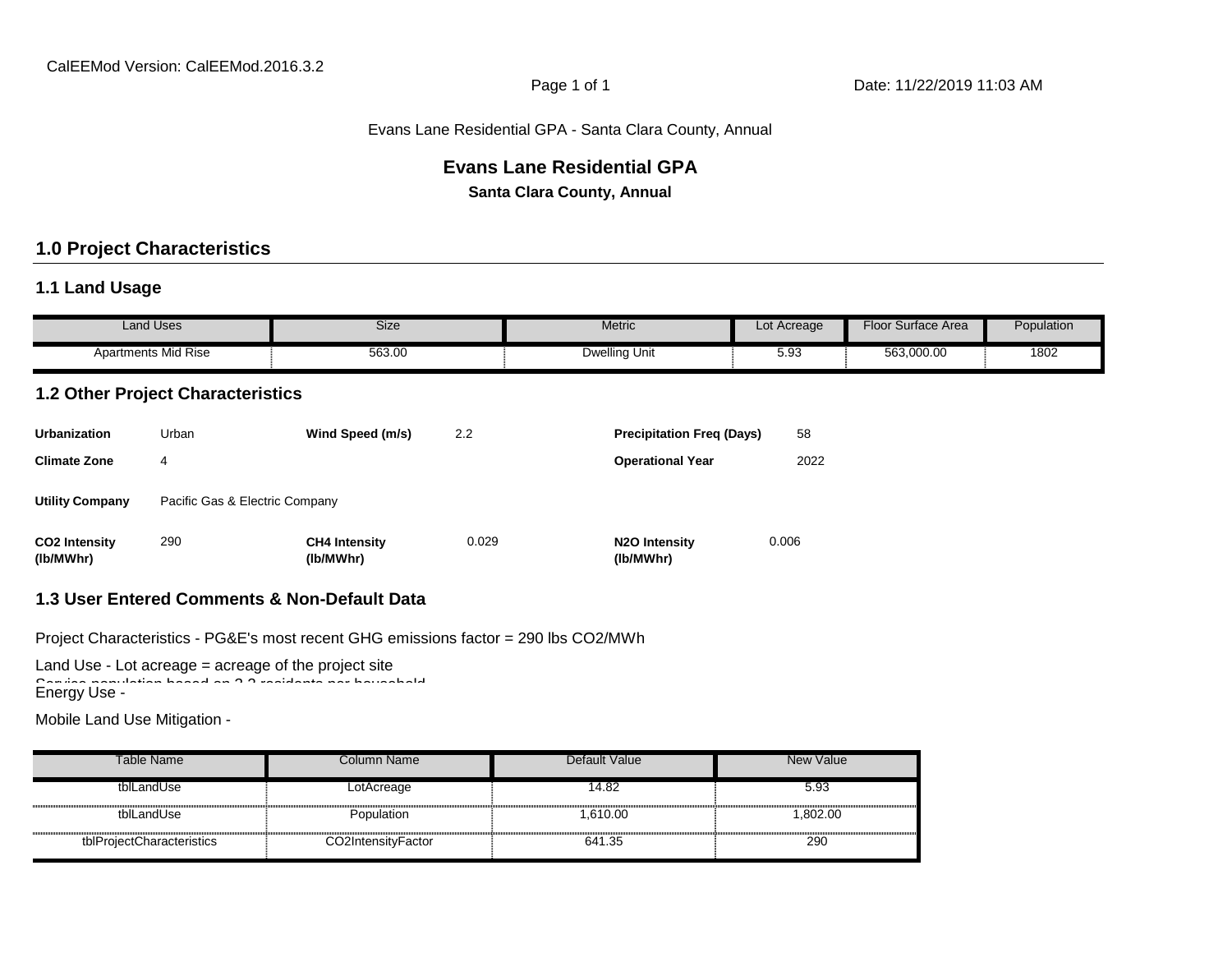# **2.0 Emissions Summary**

#### **2.1 Overall Construction**

**Unmitigated Construction**

|                | <b>ROG</b> | <b>NO<sub>x</sub></b> | CO     | SO <sub>2</sub> | Fugitive<br><b>PM10</b> | Exhaust<br><b>PM10</b> | <b>PM10</b><br>Total | Fugitive<br>PM2.5 | Exhaust<br>PM2.5 | <b>PM2.5</b><br>Total |        |          | Bio-CO2 NBio-CO2 Total CO2 | CH4    | N2O    | CO <sub>2e</sub> |
|----------------|------------|-----------------------|--------|-----------------|-------------------------|------------------------|----------------------|-------------------|------------------|-----------------------|--------|----------|----------------------------|--------|--------|------------------|
| Year           |            |                       |        |                 | tons/yr                 |                        |                      |                   |                  |                       |        |          | MT/yr                      |        |        |                  |
| 2020           | 0.1476     | .3081                 | 1.0283 | 2.2700e-<br>003 | 0.2257                  | 0.0620                 | 0.2877               | 0.1021            | 0.0576           | 0.1597                | 0.0000 | 202.2535 | 202.2535                   | 0.0365 | 0.0000 | 203.1667         |
| 2021           | 4.3036     | 2.5071                | 2.8386 | 7.3300e-<br>003 | 0.3557                  | 0.1035                 | 0.4592               | 0.0955            | 0.0973           | 0.1927                | 0.0000 | 658.9805 | 658.9805                   | 0.0731 | 0.0000 | 660.8078         |
| <b>Maximum</b> | 4.3036     | 2.5071                | 2.8386 | 7.3300e-<br>003 | 0.3557                  | 0.1035                 | 0.4592               | 0.1021            | 0.0973           | 0.1927                | 0.0000 | 658.9805 | 658.9805                   | 0.0731 | 0.0000 | 660,8078         |

#### **Mitigated Construction**

|                      | <b>ROG</b> | <b>NO<sub>x</sub></b> | $\overline{c}$ | <b>SO2</b>      | Fugitive<br><b>PM10</b>        | Exhaust<br><b>PM10</b>        | <b>PM10</b><br>Total        | Fugitive<br>PM2.5                            | Exhaust<br>PM2.5               | <b>PM2.5</b><br>Total |                                            | Bio- CO2 NBio- CO2 | <b>Total CO2</b> | CH4    | <b>N2O</b> | CO <sub>2</sub> e |
|----------------------|------------|-----------------------|----------------|-----------------|--------------------------------|-------------------------------|-----------------------------|----------------------------------------------|--------------------------------|-----------------------|--------------------------------------------|--------------------|------------------|--------|------------|-------------------|
| Year                 |            |                       |                |                 | tons/yr                        |                               |                             |                                              |                                |                       |                                            |                    |                  | MT/yr  |            |                   |
| 2020                 | 0.1476     | 1.3081                | 1.0283         | 2.2700e-<br>003 | 0.2257                         | 0.0620                        | 0.2877                      | 0.1021                                       | 0.0576                         | 0.1597                | 0.0000                                     | 202.2533           | 202.2533         | 0.0365 | 0.0000     | 203.1666          |
| 2021                 | 4.3036     | 2.5071                | 2.8386         | 7.3300e-<br>003 | 0.3557                         | 0.1035                        | 0.4592                      | 0.0955                                       | 0.0973                         | 0.1927                | 0.0000                                     | 658.9802           | 658.9802         | 0.0731 | 0.0000     | 660.8075          |
| <b>Maximum</b>       | 4.3036     | 2.5071                | 2.8386         | 7.3300e-<br>003 | 0.3557                         | 0.1035                        | 0.4592                      | 0.1021                                       | 0.0973                         | 0.1927                | 0.0000                                     | 658.9802           | 658.9802         | 0.0731 | 0.0000     | 660.8075          |
|                      | <b>ROG</b> | <b>NOx</b>            | <b>CO</b>      | <b>SO2</b>      | <b>Fugitive</b><br><b>PM10</b> | <b>Exhaust</b><br><b>PM10</b> | <b>PM10</b><br><b>Total</b> | <b>Fugitive</b><br><b>PM2.5</b>              | <b>Exhaust</b><br><b>PM2.5</b> | <b>PM2.5</b><br>Total | Bio- CO2   NBio-CO2   Total CO2            |                    |                  | CH4    | <b>N20</b> | CO <sub>2e</sub>  |
| Percent<br>Reduction | 0.00       | 0.00                  | 0.00           | 0.00            | 0.00                           | 0.00                          | 0.00                        | 0.00                                         | 0.00                           | 0.00                  | 0.00                                       | 0.00               | 0.00             | 0.00   | 0.00       | 0.00              |
| Quarter              |            | <b>Start Date</b>     |                | <b>End Date</b> |                                |                               |                             | Maximum Unmitigated ROG + NOX (tons/quarter) |                                |                       | Maximum Mitigated ROG + NOX (tons/quarter) |                    |                  |        |            |                   |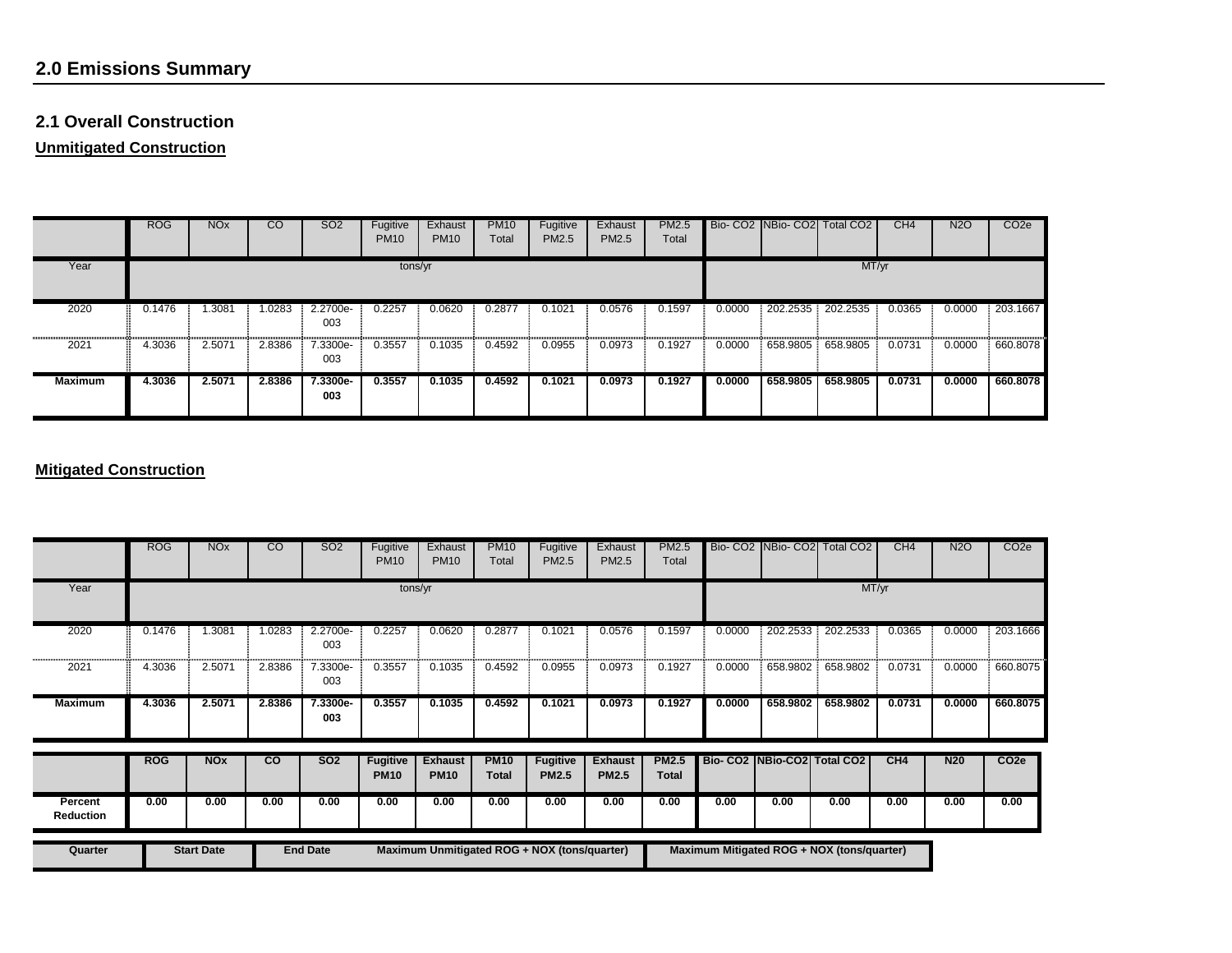|   | $9 - 2 - 2020$ | 12-1-2020      | 1.1201 | 1.1201 |
|---|----------------|----------------|--------|--------|
|   | 12-2-2020      | $3 - 1 - 2021$ | 0.9319 | 0.9319 |
| 3 | $3 - 2 - 2021$ | $6 - 1 - 2021$ | 0.9136 | 0.9136 |
|   | $6 - 2 - 2021$ | $9 - 1 - 2021$ | 0.9102 | 0.9102 |
|   | $9 - 2 - 2021$ | 9-30-2021      | 0.2773 | 0.2773 |
|   |                | <b>Highest</b> | 1.1201 | 1.1201 |

# **2.2 Overall Operational**

#### **Unmitigated Operational**

|          | <b>ROG</b> | <b>NO<sub>x</sub></b> | $\overline{c}$ | SO <sub>2</sub> | Fugitive<br><b>PM10</b> | Exhaust<br><b>PM10</b> | <b>PM10</b><br>Total | Fugitive<br>PM2.5 | Exhaust<br>PM2.5 | PM2.5<br>Total |         | Bio- CO2 NBio- CO2 Total CO2 |                      | CH <sub>4</sub> | N <sub>2</sub> O | CO <sub>2</sub> e |
|----------|------------|-----------------------|----------------|-----------------|-------------------------|------------------------|----------------------|-------------------|------------------|----------------|---------|------------------------------|----------------------|-----------------|------------------|-------------------|
| Category |            |                       |                |                 | tons/yr                 |                        |                      |                   |                  |                | MT/yr   |                              |                      |                 |                  |                   |
| Area     | 4.0205     | 0.0782                | 5.9736         | 3.7800e-<br>003 |                         | 0.2789                 | 0.2789               |                   | 0.2789           | 0.2789         | 25.6670 | 17.3712                      | 43.0382              | 0.0478          | 1.6800e-<br>003  | 44.7358           |
| Energy   | 0.0262     | 0.2241                | 0.0954         | 1.4300e-<br>003 |                         | 0.0181                 | 0.0181               |                   | 0.0181           | 0.0181         | 0.0000  | 565.2996                     | 565.2996             | 0.0356          | 0.0111           | 569.4914          |
| Mobile   | 0.8487     | 3.5964                | 9.8613         | 0.0341          | 3.1429                  | 0.0290                 | 3.1719               | 0.8413            | 0.0270           | 0.8684         | 0.0000  | 3,120.812 3,120.8121         |                      | 0.1055          | 0.0000           | 3,123.448<br>-6   |
| Waste    |            |                       |                |                 |                         | 0.0000                 | 0.0000               |                   | 0.0000           | 0.0000         | 52.5706 | 0.0000                       | 52.5706              | 3.1068          | 0.0000           | 130.2414          |
| Water    |            |                       |                |                 |                         | 0.0000                 | 0.0000               |                   | 0.0000           | 0.0000         | 11.6374 | 36.7559                      | 48.3933              | 1.1990          | 0.0290           | 87.0041           |
| Total    | 4.8955     | 3.8987                | 15.9303        | 0.0393          | 3.1429                  | 0.3259                 | 3.4689               | 0.8413            | 0.3240           | 1.1653         | 89.8750 |                              | 3,740.238 3,830.1138 | 4.4946          | 0.0417           | 3,954.921<br>3    |

#### **Mitigated Operational**

|          | <b>ROG</b> | <b>NO<sub>x</sub></b> | ״<br>◡◡ | SO <sub>2</sub> | Fugitive<br><b>PM10</b> | Exhaust<br><b>PM10</b> | <b>PM10</b><br>Total | Fugitive<br>PM2.5 | Exhaust<br>PM2.5 | <b>PM2.5</b><br>Total |  | Bio-CO2 NBio-CO2 Total CO2 | CH <sub>4</sub> | <b>N2O</b> | CO <sub>2e</sub> |
|----------|------------|-----------------------|---------|-----------------|-------------------------|------------------------|----------------------|-------------------|------------------|-----------------------|--|----------------------------|-----------------|------------|------------------|
| Category |            |                       |         |                 | tons/yr                 |                        |                      |                   |                  |                       |  | MT/yr                      |                 |            |                  |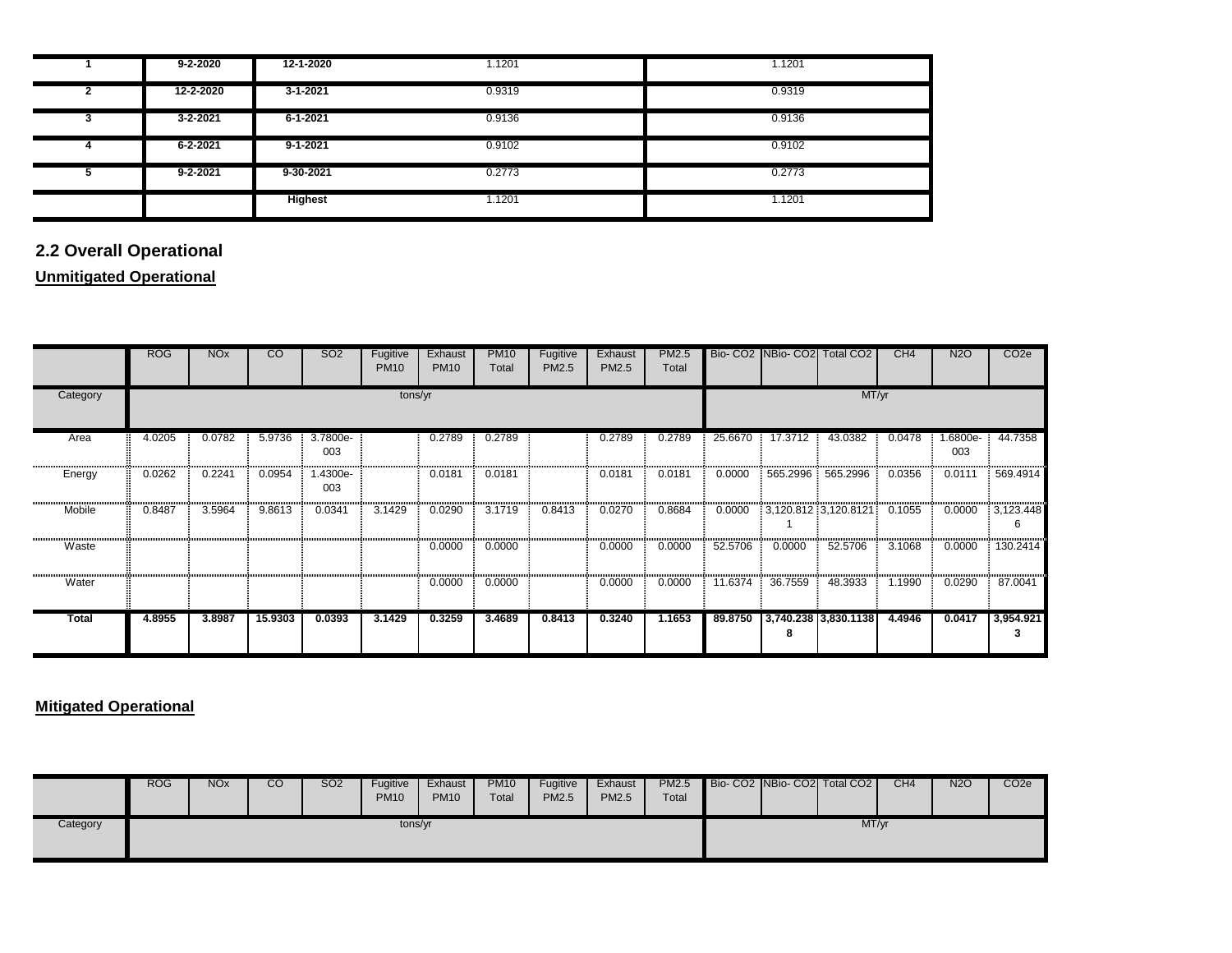| Area                        | 4.0205     | 0.0782 | 5.9736     | 3.7800e-<br>003 |            | 0.2789                         | 0.2789                        |                             | 0.2789                          | 0.2789                         |                              | 25.6670 | 17.3712  | 43.0382                         | 0.0478 | 1.6800e-<br>003 | 44.7358                        |
|-----------------------------|------------|--------|------------|-----------------|------------|--------------------------------|-------------------------------|-----------------------------|---------------------------------|--------------------------------|------------------------------|---------|----------|---------------------------------|--------|-----------------|--------------------------------|
| Energy                      | 0.0262     | 0.2241 | 0.0954     | 1.4300e-<br>003 |            | 0.0181                         | 0.0181                        |                             | 0.0181                          | 0.0181                         |                              | 0.0000  | 565.2996 | 565.2996                        | 0.0356 | 0.0111          | 569.4914                       |
| Mobile                      | 0.7271     | 2.7725 | 6.7780     | 0.0206          | 1.8065     | 0.0183                         | 1.8247                        | 0.4836                      | 0.0170                          | 0.5006                         |                              | 0.0000  |          | 1,887.020 1,887.0209            | 0.0728 | 0.0000          | 1,888.841                      |
| Waste                       |            |        |            |                 |            | 0.0000                         | 0.0000                        |                             | 0.0000                          | 0.0000                         |                              | 52.5706 | 0.0000   | 52.5706                         | 3.1068 | 0.0000          | 130.2414                       |
| Water                       |            |        |            |                 |            | 0.0000                         | 0.0000                        |                             | 0.0000                          | 0.0000                         |                              | 11.6374 | 36.7559  | 48.3933                         | 1.1990 | 0.0290          | 87.0041                        |
| Total                       | 4.7738     | 3.0747 | 12,8470    | 0.0258          | 1.8065     | 0.3152                         | 2.1217                        | 0.4836                      | 0.3140                          | 0.7976                         |                              | 89.8750 | 6        | 2,506.447 2,596.3226            | 4.4620 | 0.0417          | 2,720.314                      |
|                             | <b>ROG</b> |        | <b>NOx</b> | $\overline{c}$  | <b>SO2</b> | <b>Fugitive</b><br><b>PM10</b> | <b>Exhaust</b><br><b>PM10</b> | <b>PM10</b><br><b>Total</b> | <b>Fugitive</b><br><b>PM2.5</b> | <b>Exhaust</b><br><b>PM2.5</b> | <b>PM2.5</b><br><b>Total</b> |         |          | Bio- CO2   NBio-CO2   Total CO2 |        | CH <sub>4</sub> | CO <sub>2e</sub><br><b>N20</b> |
| Percent<br><b>Reduction</b> | 2.49       |        | 21.13      | 19.35           | 34.31      | 42.52                          | 3.28                          | 38.84                       | 42.52                           | 3.09                           | 31.56                        | 0.00    | 32.99    | 32.21                           |        | 0.73<br>0.00    | 31.22                          |

### **3.0 Construction Detail**

#### **Construction Phase**

| Phase<br><b>Number</b> | <b>Phase Name</b>            | Phase Type                   | <b>Start Date</b> | End Date   | Num Days Num Days<br>Week |                 | <b>Phase Description</b> |
|------------------------|------------------------------|------------------------------|-------------------|------------|---------------------------|-----------------|--------------------------|
|                        | <b>Demolition</b>            | Demolition                   | 9/2/2020          | 9/29/2020  | 5.                        | $\overline{20}$ |                          |
| 2                      | Site Preparation             | Site Preparation             | 9/30/2020         | 10/13/2020 | 5                         | 10 <sup>3</sup> |                          |
| 3                      | <b>Grading</b>               | <b>Grading</b>               | 10/14/2020        | 11/10/2020 | 5.                        | $20^{\circ}$    |                          |
| 4                      | <b>Building Construction</b> | <b>Building Construction</b> | 11/11/2020        | 9/28/2021  | 51                        | 230             |                          |
| 5                      | Paving                       | Paving                       | 9/29/2021         | 10/26/2021 | 5.                        | 20 <sup>3</sup> |                          |
| 6                      | Architectural Coating        | Architectural Coating        | 10/27/2021        | 11/23/2021 |                           | 20 <sup>3</sup> |                          |

**Acres of Grading (Site Preparation Phase): 0**

**Acres of Grading (Grading Phase): 10**

**Acres of Paving: 0**

**Residential Indoor: 1,140,075; Residential Outdoor: 380,025; Non-Residential Indoor: 0; Non-Residential Outdoor: 0; Striped Parking** 

#### **OffRoad Equipment**

| Offroad Equipment<br><b>Phase Name</b><br>Type | Amount | 'Jsage Hours | Horse Power | Factor<br>_oad |
|------------------------------------------------|--------|--------------|-------------|----------------|
|------------------------------------------------|--------|--------------|-------------|----------------|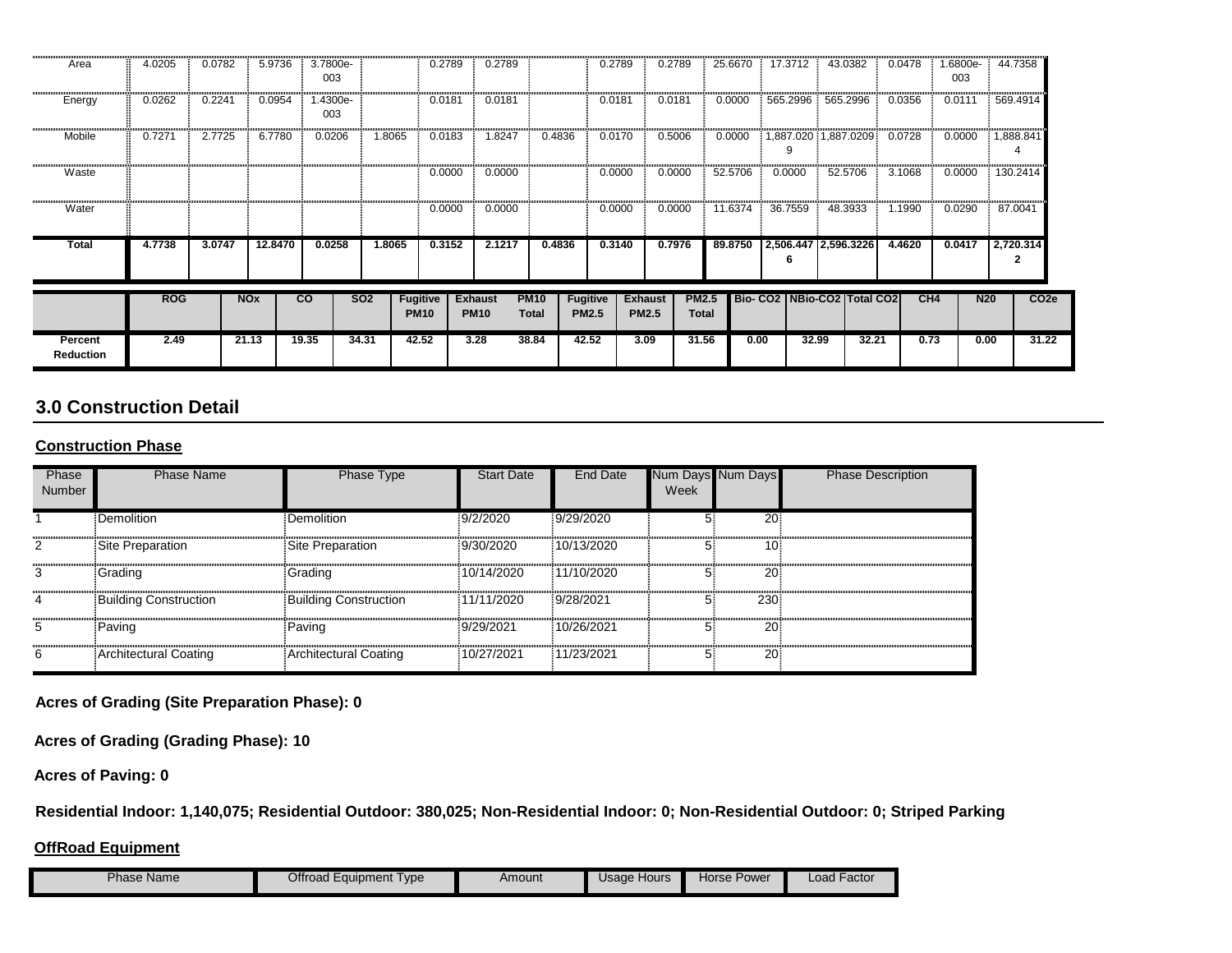| <b>Architectural Coating</b> | Air Compressors                 | 11          | 6.00 | 78                   | 0.48 |
|------------------------------|---------------------------------|-------------|------|----------------------|------|
| Demolition                   | Excavators                      | 3.          | 8.00 | 158                  | 0.38 |
| Demolition                   | <b>Concrete/Industrial Saws</b> |             | 8.00 | 81 <sup>3</sup>      | 0.73 |
| Grading                      | Excavators                      |             | 8.00 | 158                  | 0.38 |
| <b>Building Construction</b> | Cranes                          |             | 7.00 | 231                  | 0.29 |
| <b>Building Construction</b> | <b>Forklifts</b>                | 3.          | 8.00 | 89                   | 0.20 |
| <b>Building Construction</b> | <b>Generator Sets</b>           |             | 8.00 | <br>84               | 0.74 |
| Paving                       | Pavers                          |             | 8.00 | 130 <sup>3</sup>     | 0.42 |
| Paving                       | <b>Rollers</b>                  |             | 8.00 | 80 <sup>3</sup>      | 0.38 |
| Demolition                   | <b>Rubber Tired Dozers</b>      |             | 8.00 | 247                  | 0.40 |
| Grading                      | <b>Rubber Tired Dozers</b>      | 11          | 8.00 | 247                  | 0.40 |
| <b>Building Construction</b> | Tractors/Loaders/Backhoes       | 3.          | 7.00 | 97                   | 0.37 |
| Grading                      | Graders                         | 11          | 8.00 | 187 <sup>3</sup>     | 0.41 |
| Grading                      | Tractors/Loaders/Backhoes       | 3           | 8.00 | $97^{\frac{1}{2}}$   | 0.37 |
| Paving                       | Paving Equipment                | $2^{\circ}$ | 8.00 | 132                  | 0.36 |
| <b>Site Preparation</b>      | Tractors/Loaders/Backhoes       | 4           | 8.00 | $97^{\frac{1}{2}}$   | 0.37 |
| Site Preparation             | <b>Rubber Tired Dozers</b>      | 3.          | 8.00 | ,,,,,,,,,,,,,<br>247 | 0.40 |
| <b>Building Construction</b> | Welders                         |             | 8.00 | 46                   | 0.45 |

# **Trips and VMT**

| <b>Phase Name</b>            | Offroad Equipment<br>Count | <b>Worker Trip</b><br><b>Number</b> | Vendor Trip<br><b>Number</b> | <b>Hauling Trip</b><br><b>Number</b> | <b>Worker Trip</b><br>Length | <b>Vendor Trip</b><br>Length | <b>Hauling Trip</b><br>Length | <b>Worker Vehicle</b><br>Class | Vendor<br>Vehicle<br><b>Class</b> | Hauling<br>Vehicle<br><b>Class</b> |
|------------------------------|----------------------------|-------------------------------------|------------------------------|--------------------------------------|------------------------------|------------------------------|-------------------------------|--------------------------------|-----------------------------------|------------------------------------|
| <b>Demolition</b>            | 6.                         | 15.00                               | 0.00                         | 0.00                                 | 10.80                        | 7.30 <sup>1</sup>            |                               | 20.00 LD Mix                   | <b>HDT Mix</b>                    | <b>HHDT</b>                        |
| Site Preparation             |                            | 18.00                               | 0.001                        | 0.00                                 | 10.80                        | 7.30 <sub>1</sub>            |                               | 20.00 LD Mix                   | HDT Mix                           | <b>HHDT</b>                        |
| Grading                      | 6!                         | 15.00                               | 0.00                         | 0.00                                 | 10.80                        | 7.30 <sup>1</sup>            |                               | 20.00 LD Mix                   | HDT Mix                           | <b>HHDT</b>                        |
| <b>Building Construction</b> | 9.                         | 405.00                              | 60.00                        | 0.00                                 | 10.80                        | 7.30                         |                               | 20.00 LD Mix                   | HDT Mix                           | HHDT                               |
| Paving                       | 6.                         | 15.00                               | 0.00                         | 0.00                                 | 10.80                        | 7.30 <sup>1</sup>            |                               | 20.00 LD Mix                   | HDT Mix                           | HHDT                               |
| Architectural Coating        |                            | 81.00                               | 0.00                         | 0.00                                 | 10.80                        | 7.30                         |                               | 20.00 LD Mix                   | HDT Mix                           | <b>HHDT</b>                        |

**3.1 Mitigation Measures Construction**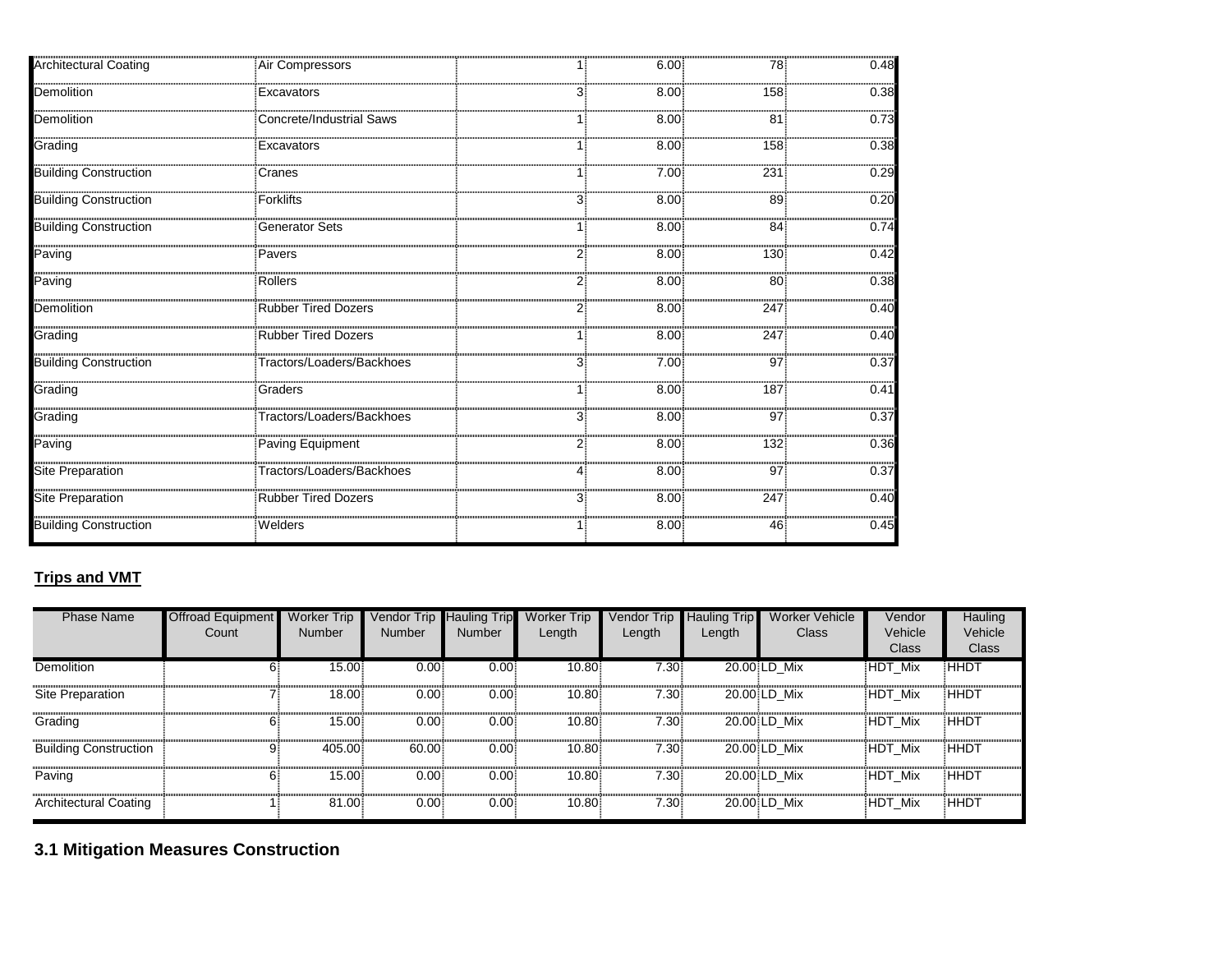## **3.2 Demolition - 2020 Unmitigated Construction On-Site**

|          | <b>ROG</b> | <b>NO<sub>x</sub></b> | CO     | <b>SO2</b>      | Fugitive<br><b>PM10</b> | Exhaust<br><b>PM10</b> | <b>PM10</b><br>Total | Fugitive<br>PM2.5 | Exhaust<br>PM2.5 | <b>PM2.5</b><br>Total |        |         | Bio-CO2 NBio-CO2 Total CO2 | CH4                | <b>N2O</b> | CO <sub>2</sub> e |
|----------|------------|-----------------------|--------|-----------------|-------------------------|------------------------|----------------------|-------------------|------------------|-----------------------|--------|---------|----------------------------|--------------------|------------|-------------------|
| Category |            |                       |        |                 | tons/yr                 |                        |                      |                   |                  |                       |        |         | MT/yr                      |                    |            |                   |
| Off-Road | 0.0331     | 0.3320                | 0.2175 | 3.9000e-<br>004 |                         | 0.0166                 | 0.0166               |                   | 0.0154           | 0.0154                | 0.0000 | 33.9986 | 33.9986                    | 9.6000e-<br>003    | 0.0000     | 34.2386           |
| Total    | 0.0331     | 0.3320                | 0.2175 | 3.9000e-<br>004 |                         | 0.0166                 | 0.0166               |                   | 0.0154           | 0.0154                | 0.0000 | 33.9986 | 33.9986                    | $9.6000e -$<br>003 | 0.0000     | 34.2386           |

#### **Unmitigated Construction Off-Site**

|          | <b>ROG</b>      | <b>NO<sub>x</sub></b> | CO              | SO <sub>2</sub>   | Fugitive<br><b>PM10</b> | Exhaust<br><b>PM10</b> | <b>PM10</b><br>Total | Fugitive<br>PM2.5 | Exhaust<br>PM2.5 | <b>PM2.5</b><br>Total |        | Bio-CO2 INBio-CO2 | Total CO <sub>2</sub> | CH <sub>4</sub> | <b>N2O</b> | CO <sub>2e</sub> |
|----------|-----------------|-----------------------|-----------------|-------------------|-------------------------|------------------------|----------------------|-------------------|------------------|-----------------------|--------|-------------------|-----------------------|-----------------|------------|------------------|
| Category |                 |                       |                 |                   | tons/yr                 |                        |                      |                   |                  |                       |        |                   | MT/yr                 |                 |            |                  |
| Hauling  | 0.0000          | 0.0000                | 0.0000          | 0.0000            | 0.0000                  | 0.0000                 | 0.0000               | 0.0000            | 0.0000           | 0.0000                | 0.0000 | 0.0000            | 0.0000                | 0.0000          | 0.0000     | 0.0000           |
| Vendor   | 0.0000          | 0.0000                | 0.0000          | 0.0000            | 0.0000                  | 0.0000                 | 0.0000               | 0.0000            | 0.0000           | 0.0000                | 0.0000 | 0.0000            | 0.0000                | 0.0000          | 0.0000     | 0.0000           |
| Worker   | 5.0000e-<br>004 | 3.6000e-<br>004       | 3.7500e-<br>003 | 1.0000e-<br>005   | 1.1900e-<br>003         | 1.0000e-<br>005        | .2000e-<br>003       | 3.2000e-<br>004   | 1.0000e-<br>005  | 3.2000e-<br>004       | 0.0000 | 1.0202            | 1.0202                | 3.0000e-<br>005 | 0.0000     | 1.0209           |
| Total    | 5.0000e-<br>004 | 3.6000e-<br>004       | 3.7500e-<br>003 | $1.0000e-$<br>005 | 1.1900e-<br>003         | $1.0000e-$<br>005      | $.2000e-$<br>003     | 3.2000e-<br>004   | 1.0000e-<br>005  | 3.2000e-<br>004       | 0.0000 | 1.0202            | 1.0202                | 3.0000e-<br>005 | 0.0000     | 1.0209           |

**Mitigated Construction On-Site**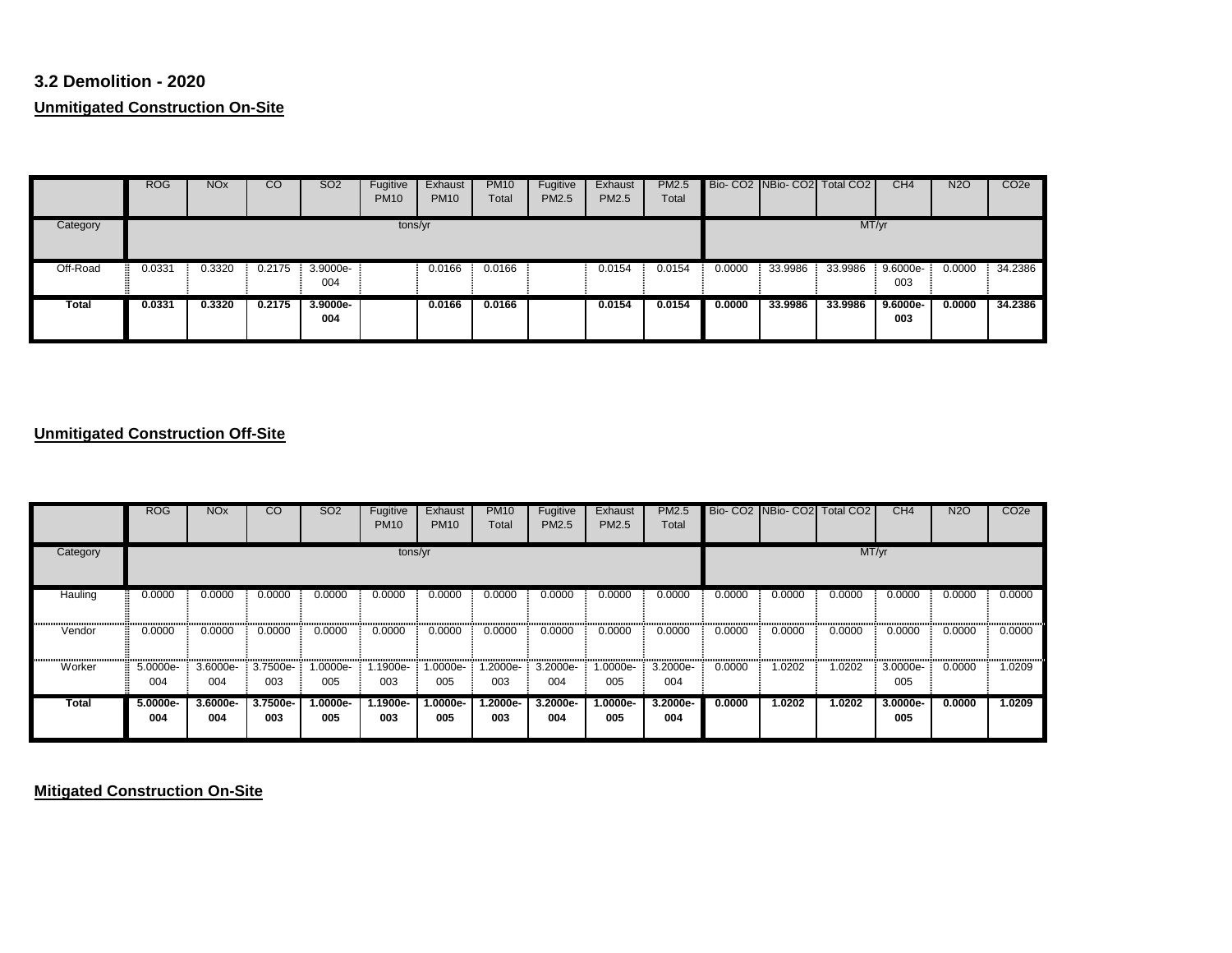|          | <b>ROG</b> | NO <sub>x</sub> | CO     | <b>SO2</b>      | Fugitive<br><b>PM10</b> | Exhaust<br><b>PM10</b> | <b>PM10</b><br>Total | Fugitive<br><b>PM2.5</b> | Exhaust<br>PM2.5 | <b>PM2.5</b><br>Total |        |         | Bio- CO2 NBio- CO2 Total CO2 | CH <sub>4</sub>   | <b>N2O</b> | CO <sub>2e</sub> |
|----------|------------|-----------------|--------|-----------------|-------------------------|------------------------|----------------------|--------------------------|------------------|-----------------------|--------|---------|------------------------------|-------------------|------------|------------------|
| Category |            |                 |        |                 | tons/yr                 |                        |                      |                          |                  |                       |        |         | MT/yr                        |                   |            |                  |
| Off-Road | 0.0331     | 0.3320          | 0.2175 | 3.9000e-<br>004 |                         | 0.0166                 | 0.0166               |                          | 0.0154           | 0.0154                | 0.0000 | 33.9986 | 33.9986                      | 9.6000e-<br>003   | 0.0000     | 34.2385          |
| Total    | 0.0331     | 0.3320          | 0.2175 | 3.9000e-<br>004 |                         | 0.0166                 | 0.0166               |                          | 0.0154           | 0.0154                | 0.0000 | 33.9986 | 33.9986                      | $9.6000e-$<br>003 | 0.0000     | 34.2385          |

#### **Mitigated Construction Off-Site**

|          | <b>ROG</b>      | <b>NO<sub>x</sub></b> | $\overline{c}$  | SO <sub>2</sub>   | Fugitive<br><b>PM10</b> | Exhaust<br><b>PM10</b> | <b>PM10</b><br>Total | Fugitive<br>PM2.5 | Exhaust<br>PM2.5  | <b>PM2.5</b><br>Total |        | Bio- CO2 INBio- CO2 Total CO2 |        | CH4             | <b>N2O</b> | CO <sub>2e</sub> |
|----------|-----------------|-----------------------|-----------------|-------------------|-------------------------|------------------------|----------------------|-------------------|-------------------|-----------------------|--------|-------------------------------|--------|-----------------|------------|------------------|
| Category |                 |                       |                 |                   | tons/yr                 |                        |                      |                   |                   |                       |        |                               | MT/yr  |                 |            |                  |
| Hauling  | 0.0000          | 0.0000                | 0.0000          | 0.0000            | 0.0000                  | 0.0000                 | 0.0000               | 0.0000            | 0.0000            | 0.0000                | 0.0000 | 0.0000                        | 0.0000 | 0.0000          | 0.0000     | 0.0000           |
| Vendor   | 0.0000          | 0.0000                | 0.0000          | 0.0000            | 0.0000                  | 0.0000                 | 0.0000               | 0.0000            | 0.0000            | 0.0000                | 0.0000 | 0.0000                        | 0.0000 | 0.0000          | 0.0000     | 0.0000           |
| Worker   | 5.0000e-<br>004 | 3.6000e-<br>004       | 3.7500e-<br>003 | -.0000e<br>005    | 1.1900e-<br>003         | $.0000e-$<br>005       | .2000e-<br>003       | 3.2000e-<br>004   | 1.0000e-<br>005   | 3.2000e-<br>004       | 0.0000 | 1.0202                        | 1.0202 | 3.0000e-<br>005 | 0.0000     | 1.0209           |
| Total    | 5.0000e-<br>004 | 3.6000e-<br>004       | 3.7500e-<br>003 | $1.0000e-$<br>005 | 1.1900e-<br>003         | $.0000e-$<br>005       | $.2000e-$<br>003     | 3.2000e-<br>004   | $1.0000e-$<br>005 | $3.2000e-$<br>004     | 0.0000 | 1.0202                        | 1.0202 | 3.0000e-<br>005 | 0.0000     | 1.0209           |

# **3.3 Site Preparation - 2020**

**Unmitigated Construction On-Site**

|                      | <b>ROG</b> | <b>NO<sub>x</sub></b> | CO | SO <sub>2</sub> | Fugitive<br><b>PM10</b> | Exhaust<br><b>PM10</b> | <b>PM10</b><br>Total | Fugitive<br>PM2.5 | Exhaust<br><b>PM2.5</b> | <b>PM2.5</b><br>Total |        |        | Bio-CO2 NBio-CO2 Total CO2 | CH4    | <b>N2O</b> | CO <sub>2</sub> e |
|----------------------|------------|-----------------------|----|-----------------|-------------------------|------------------------|----------------------|-------------------|-------------------------|-----------------------|--------|--------|----------------------------|--------|------------|-------------------|
| Category             |            |                       |    |                 | tons/yr                 |                        |                      |                   |                         |                       |        |        | MT/yr                      |        |            |                   |
| <b>Fugitive Dust</b> |            |                       |    |                 | 0.0903                  | 0.0000                 | 0.0903               | 0.0497            | 0.0000                  | 0.0497                | 0.0000 | 0.0000 | 0.0000                     | 0.0000 | 0.0000     | 0.0000            |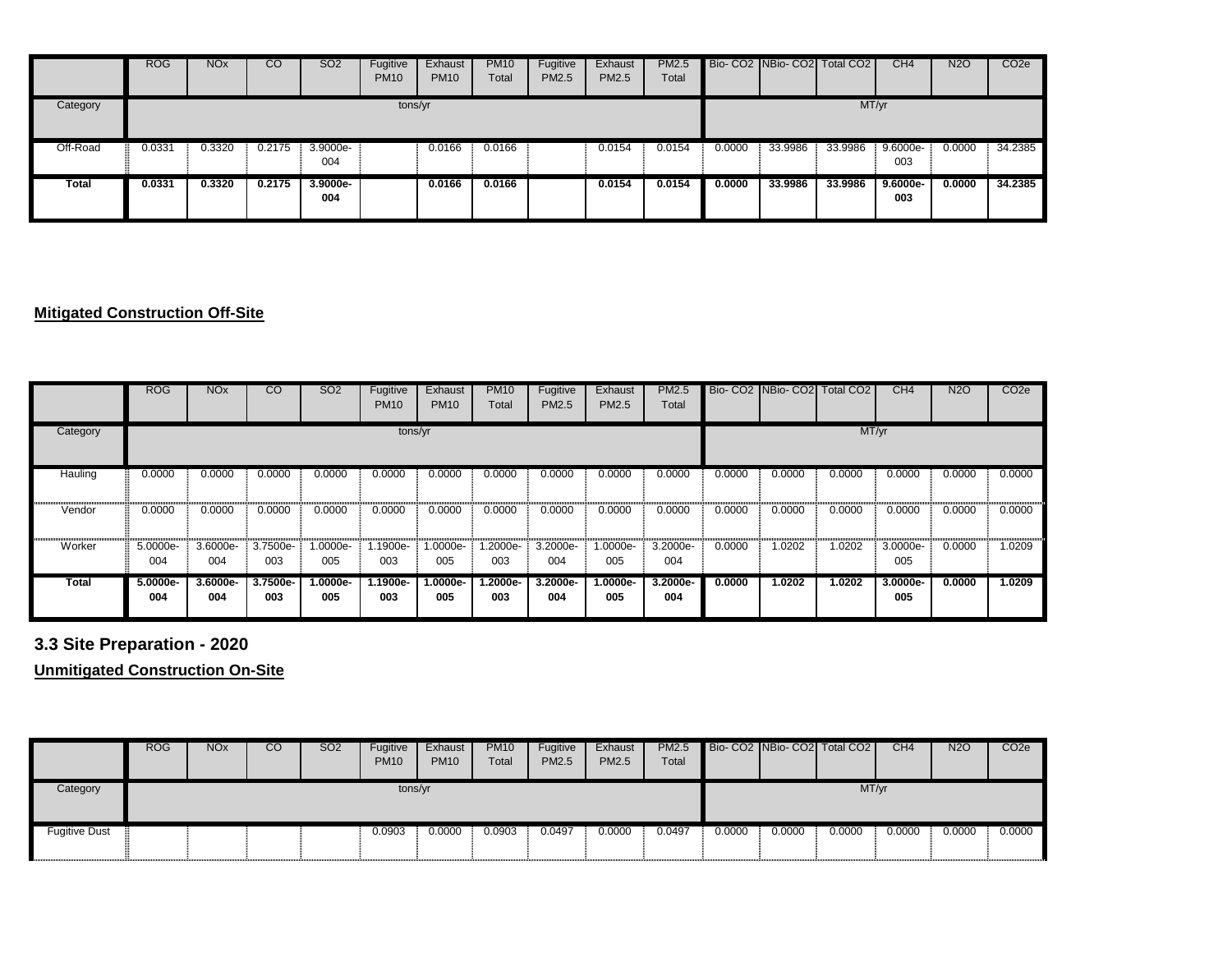| Off-Road | 0.204  | 0.2121 | 0.1076 | 1.9000e-   |        | 0.0110 | 0.0110 |        | 0.0101 | 0.0101 | 0.0000 | 16.7153 | 16.7153 | 5.4100e- | 0.0000 | 16.8505 |
|----------|--------|--------|--------|------------|--------|--------|--------|--------|--------|--------|--------|---------|---------|----------|--------|---------|
|          |        |        |        | 004        |        |        |        |        |        |        |        |         |         | 003      |        |         |
| Total    | 0.0204 | 0.2121 | 0.1076 | $1.9000e-$ |        |        |        |        |        |        |        |         |         |          |        |         |
|          |        |        |        |            | 0.0903 | 0.0110 | 0.1013 | 0.0497 | 0.0101 | 0.0598 | 0.0000 | 16.7153 | 16.7153 | 5.4100e- | 0.0000 | 16.8505 |
|          |        |        |        | 004        |        |        |        |        |        |        |        |         |         | 003      |        |         |

**Unmitigated Construction Off-Site**

|          | <b>ROG</b>      | <b>NO<sub>x</sub></b> | $\overline{\text{co}}$ | SO <sub>2</sub>   | Fugitive<br><b>PM10</b> | Exhaust<br><b>PM10</b> | <b>PM10</b><br>Total | Fugitive<br>PM2.5 | Exhaust<br><b>PM2.5</b> | <b>PM2.5</b><br>Total |        | Bio- CO <sub>2</sub> NBio- CO <sub>2</sub> | <b>Total CO2</b> | CH4             | <b>N2O</b> | CO <sub>2</sub> e |
|----------|-----------------|-----------------------|------------------------|-------------------|-------------------------|------------------------|----------------------|-------------------|-------------------------|-----------------------|--------|--------------------------------------------|------------------|-----------------|------------|-------------------|
| Category |                 |                       |                        |                   | tons/yr                 |                        |                      |                   |                         |                       |        |                                            | MT/yr            |                 |            |                   |
| Hauling  | 0.0000          | 0.0000                | 0.0000                 | 0.0000            | 0.0000                  | 0.0000                 | 0.0000               | 0.0000            | 0.0000                  | 0.0000                | 0.0000 | 0.0000                                     | 0.0000           | 0.0000          | 0.0000     | 0.0000            |
| Vendor   | 0.0000          | 0.0000                | 0.0000                 | 0.0000            | 0.0000                  | 0.0000                 | 0.0000               | 0.0000            | 0.0000                  | 0.0000                | 0.0000 | 0.0000                                     | 0.0000           | 0.0000          | 0.0000     | 0.0000            |
| Worker   | 3.0000e-<br>004 | 2.1000e-<br>004       | 2.2500e-<br>003        | 1.0000e-<br>005   | 7.1000e-<br>004         | 0.0000                 | 7.2000e-<br>004      | -.9000e<br>004    | 0.0000                  | 1.9000e-<br>004       | 0.0000 | 0.6121                                     | 0.6121           | 2.0000e-<br>005 | 0.0000     | 0.6125            |
| Total    | 3.0000e-<br>004 | 2.1000e-<br>004       | 2.2500e-<br>003        | $1.0000e-$<br>005 | 7.1000e-<br>004         | 0.0000                 | 7.2000e-<br>004      | -.9000e<br>004    | 0.0000                  | 1.9000e-<br>004       | 0.0000 | 0.6121                                     | 0.6121           | 2.0000e-<br>005 | 0.0000     | 0.6125            |

#### **Mitigated Construction On-Site**

|                      | <b>ROG</b> | <b>NO<sub>x</sub></b> | $\overline{c}$ | <b>SO2</b>      | Fugitive<br><b>PM10</b> | Exhaust<br><b>PM10</b> | <b>PM10</b><br>Total | Fugitive<br><b>PM2.5</b> | Exhaust<br><b>PM2.5</b> | <b>PM2.5</b><br>Total |        |         | Bio- CO2 NBio- CO2 Total CO2 | CH4             | <b>N2O</b> | CO <sub>2e</sub> |
|----------------------|------------|-----------------------|----------------|-----------------|-------------------------|------------------------|----------------------|--------------------------|-------------------------|-----------------------|--------|---------|------------------------------|-----------------|------------|------------------|
| Category             |            |                       |                |                 | tons/yr                 |                        |                      |                          |                         |                       |        |         | MT/yr                        |                 |            |                  |
| <b>Fugitive Dust</b> |            |                       |                |                 | 0.0903                  | 0.0000                 | 0.0903               | 0.0497                   | 0.0000                  | 0.0497                | 0.0000 | 0.0000  | 0.0000                       | 0.0000          | 0.0000     | 0.0000           |
| Off-Road             | 0.0204     | 0.2121                | 0.1076         | 1.9000e-<br>004 |                         | 0.0110                 | 0.0110               |                          | 0.0101                  | 0.0101                | 0.0000 | 16.7153 | 16.7153                      | 5.4100e-<br>003 | 0.0000     | 16.8505          |
| Total                | 0.0204     | 0.2121                | 0.1076         | 1.9000e-<br>004 | 0.0903                  | 0.0110                 | 0.1013               | 0.0497                   | 0.0101                  | 0.0598                | 0.0000 | 16.7153 | 16.7153                      | 5.4100e-<br>003 | 0.0000     | 16.8505          |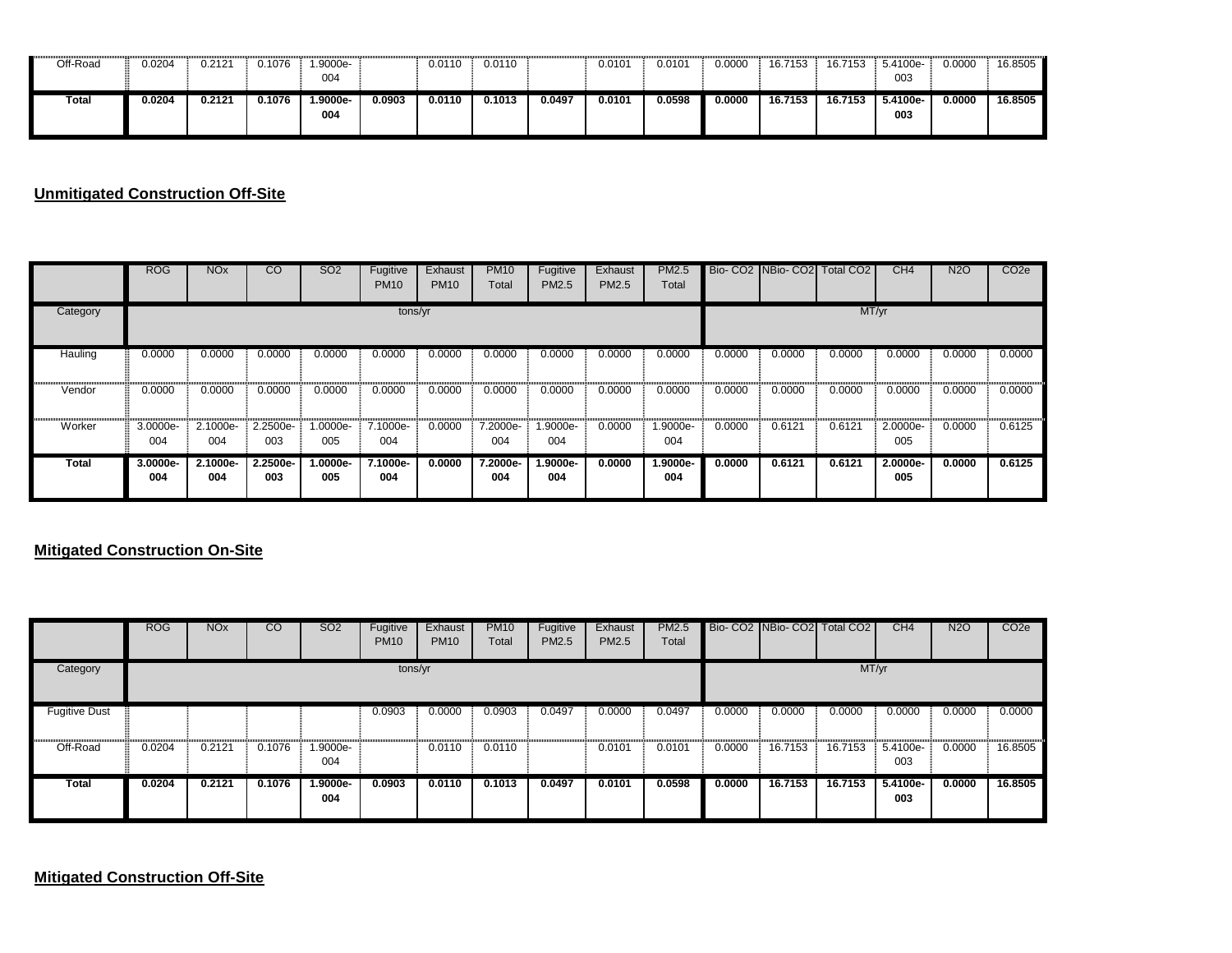|          | <b>ROG</b>      | <b>NO<sub>x</sub></b> | $\overline{c}$  | SO <sub>2</sub> | Fugitive<br><b>PM10</b> | Exhaust<br><b>PM10</b> | <b>PM10</b><br>Total | Fugitive<br><b>PM2.5</b> | Exhaust<br>PM2.5 | <b>PM2.5</b><br>Total |        |        | Bio- CO2 NBio- CO2 Total CO2 | CH4             | <b>N2O</b> | CO <sub>2e</sub> |
|----------|-----------------|-----------------------|-----------------|-----------------|-------------------------|------------------------|----------------------|--------------------------|------------------|-----------------------|--------|--------|------------------------------|-----------------|------------|------------------|
| Category |                 |                       |                 |                 | tons/yr                 |                        |                      |                          |                  |                       |        |        | MT/yr                        |                 |            |                  |
| Hauling  | 0.0000          | 0.0000                | 0.0000          | 0.0000          | 0.0000                  | 0.0000                 | 0.0000               | 0.0000                   | 0.0000           | 0.0000                | 0.0000 | 0.0000 | 0.0000                       | 0.0000          | 0.0000     | 0.0000           |
| Vendor   | 0.0000          | 0.0000                | 0.0000          | 0.0000          | 0.0000                  | 0.0000                 | 0.0000               | 0.0000                   | 0.0000           | 0.0000                | 0.0000 | 0.0000 | 0.0000                       | 0.0000          | 0.0000     | 0.0000           |
| Worker   | 3.0000e-<br>004 | 2.1000e-<br>004       | 2.2500e-<br>003 | 1.0000e-<br>005 | 7.1000e-<br>004         | 0.0000                 | 7.2000e-<br>004      | 1.9000e-<br>004          | 0.0000           | 1.9000e-<br>004       | 0.0000 | 0.6121 | 0.6121                       | 2.0000e-<br>005 | 0.0000     | 0.6125           |
| Total    | 3.0000e-<br>004 | 2.1000e-<br>004       | 2.2500e-<br>003 | 1.0000e-<br>005 | 7.1000e-<br>004         | 0.0000                 | 7.2000e-<br>004      | 1.9000e-<br>004          | 0.0000           | $1.9000e-$<br>004     | 0.0000 | 0.6121 | 0.6121                       | 2.0000e-<br>005 | 0.0000     | 0.6125           |

**3.4 Grading - 2020**

**Unmitigated Construction On-Site**

|                      | <b>ROG</b> | <b>NO<sub>x</sub></b> | $\overline{c}$ | SO <sub>2</sub> | Fugitive<br><b>PM10</b> | Exhaust<br><b>PM10</b> | <b>PM10</b><br>Total | Fugitive<br><b>PM2.5</b> | Exhaust<br><b>PM2.5</b> | <b>PM2.5</b><br>Total |        |         | Bio- CO2 NBio- CO2 Total CO2 | CH4             | <b>N2O</b> | CO <sub>2e</sub> |
|----------------------|------------|-----------------------|----------------|-----------------|-------------------------|------------------------|----------------------|--------------------------|-------------------------|-----------------------|--------|---------|------------------------------|-----------------|------------|------------------|
| Category             |            |                       |                |                 | tons/yr                 |                        |                      |                          |                         |                       |        |         | MT/yr                        |                 |            |                  |
| <b>Fugitive Dust</b> |            |                       |                |                 | 0.0655                  | 0.0000                 | 0.0655               | 0.0337                   | 0.0000                  | 0.0337                | 0.0000 | 0.0000  | 0.0000                       | 0.0000          | 0.0000     | 0.0000           |
| Off-Road             | 0.0243     | 0.2639                | 0.1605         | 3.0000e-<br>004 |                         | 0.0127                 | 0.0127               |                          | 0.0117                  | 0.0117                | 0.0000 | 26.0588 | 26.0588                      | 8.4300e-<br>003 | 0.0000     | 26.2694          |
| Total                | 0.0243     | 0.2639                | 0.1605         | 3.0000e-<br>004 | 0.0655                  | 0.0127                 | 0.0783               | 0.0337                   | 0.0117                  | 0.0454                | 0.0000 | 26.0588 | 26.0588                      | 8.4300e-<br>003 | 0.0000     | 26.2694          |

**Unmitigated Construction Off-Site**

|          | <b>ROG</b> | <b>NO<sub>x</sub></b> | CO | SO <sub>2</sub> | Fugitive<br><b>PM10</b> | Exhaust<br><b>PM10</b> | <b>PM10</b><br>Total | Fugitive<br><b>PM2.5</b> | Exhaust<br>PM2.5 | <b>PM2.5</b><br>Total |  | Bio-CO2 NBio-CO2 Total CO2 | CH <sub>4</sub> | <b>N2O</b> | CO <sub>2e</sub> |
|----------|------------|-----------------------|----|-----------------|-------------------------|------------------------|----------------------|--------------------------|------------------|-----------------------|--|----------------------------|-----------------|------------|------------------|
| Category |            |                       |    |                 | tons/yr                 |                        |                      |                          |                  |                       |  | MT/yr                      |                 |            |                  |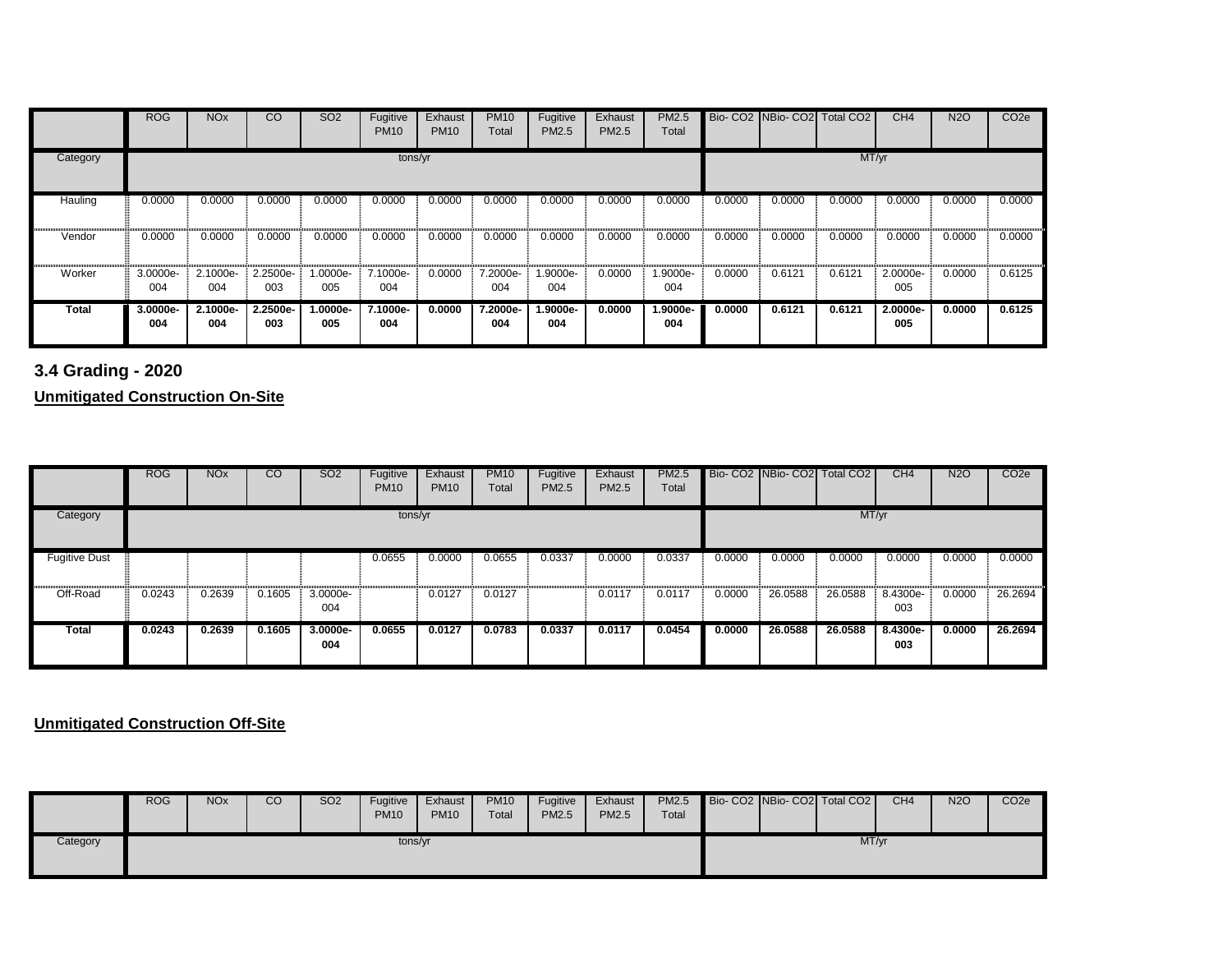| Hauling | 0.0000            | 0.0000            | 0.0000            | 0.0000          | 0.0000           | 0.0000         | 0.0000          | 0.0000            | 0.0000            | 0.0000          | 0.0000 | 0.0000 | 0.0000 | 0.0000          | 0.0000 | 0.0000 |
|---------|-------------------|-------------------|-------------------|-----------------|------------------|----------------|-----------------|-------------------|-------------------|-----------------|--------|--------|--------|-----------------|--------|--------|
| Vendor  | 0.0000            | 0.0000            | 0.0000            | 0.0000          | 0.0000           | 0.0000         | 0.0000          | 0.0000            | 0.0000            | 0.0000          | 0.0000 | 0.0000 | 0.0000 | 0.0000          | 0.0000 | 0.0000 |
| Worker  | 5.0000e-<br>004   | 3.6000e-<br>004   | 3.7500e-<br>003   | 1.0000e-<br>005 | $.1900e-$<br>003 | -.0000e<br>005 | 1.2000e-<br>003 | 3.2000e-<br>004   | 1.0000e-<br>005   | 3.2000e-<br>004 | 0.0000 | 1.0202 | .0202  | 3.0000e-<br>005 | 0.0000 | 1.0209 |
| Total   | $5.0000e-$<br>004 | $3.6000e-$<br>004 | $3.7500e-$<br>003 | 1.0000e-<br>005 | $.1900e-$<br>003 | -.0000e<br>005 | 1.2000e-<br>003 | $3.2000e-$<br>004 | $1.0000e-$<br>005 | 3.2000e-<br>004 | 0.0000 | 1.0202 | .0202  | 3.0000e-<br>005 | 0.0000 | 1.0209 |

#### **Mitigated Construction On-Site**

|                      | <b>ROG</b> | <b>NO<sub>x</sub></b> | <sub>CO</sub> | <b>SO2</b>      | Fugitive<br><b>PM10</b> | Exhaust<br><b>PM10</b> | <b>PM10</b><br>Total | Fugitive<br>PM2.5 | Exhaust<br><b>PM2.5</b> | <b>PM2.5</b><br>Total |        |         | Bio- CO2 NBio- CO2 Total CO2 | CH <sub>4</sub> | N <sub>2</sub> O | CO <sub>2</sub> e |
|----------------------|------------|-----------------------|---------------|-----------------|-------------------------|------------------------|----------------------|-------------------|-------------------------|-----------------------|--------|---------|------------------------------|-----------------|------------------|-------------------|
| Category             |            |                       |               |                 | tons/yr                 |                        |                      |                   |                         |                       |        |         | MT/yr                        |                 |                  |                   |
| <b>Fugitive Dust</b> |            |                       |               |                 | 0.0655                  | 0.0000                 | 0.0655               | 0.0337            | 0.0000                  | 0.0337                | 0.0000 | 0.0000  | 0.0000                       | 0.0000          | 0.0000           | 0.0000            |
| Off-Road             | 0.0243     | 0.2639                | 0.1605        | 3.0000e-<br>004 |                         | 0.0127                 | 0.0127               |                   | 0.0117                  | 0.0117                | 0.0000 | 26.0587 | 26.0587                      | 8.4300e-<br>003 | 0.0000           | 26.2694           |
| Total                | 0.0243     | 0.2639                | 0.1605        | 3.0000e-<br>004 | 0.0655                  | 0.0127                 | 0.0783               | 0.0337            | 0.0117                  | 0.0454                | 0.0000 | 26.0587 | 26.0587                      | 8.4300e-<br>003 | 0.0000           | 26.2694           |

#### **Mitigated Construction Off-Site**

|          | <b>ROG</b>      | <b>NO<sub>x</sub></b> | <sub>CO</sub>   | <b>SO2</b>        | Fugitive<br><b>PM10</b> | Exhaust<br><b>PM10</b> | <b>PM10</b><br>Total | Fugitive<br>PM2.5 | Exhaust<br><b>PM2.5</b> | <b>PM2.5</b><br>Total |        | Bio- CO <sub>2</sub> NBio- CO <sub>2</sub> | Total CO <sub>2</sub> | CH <sub>4</sub> | <b>N2O</b> | CO <sub>2e</sub> |
|----------|-----------------|-----------------------|-----------------|-------------------|-------------------------|------------------------|----------------------|-------------------|-------------------------|-----------------------|--------|--------------------------------------------|-----------------------|-----------------|------------|------------------|
| Category |                 |                       |                 |                   | tons/yr                 |                        |                      |                   |                         |                       |        |                                            | MT/yr                 |                 |            |                  |
| Hauling  | 0.0000          | 0.0000                | 0.0000          | 0.0000            | 0.0000                  | 0.0000                 | 0.0000               | 0.0000            | 0.0000                  | 0.0000                | 0.0000 | 0.0000                                     | 0.0000                | 0.0000          | 0.0000     | 0.0000           |
| Vendor   | 0.0000          | 0.0000                | 0.0000          | 0.0000            | 0.0000                  | 0.0000                 | 0.0000               | 0.0000            | 0.0000                  | 0.0000                | 0.0000 | 0.0000                                     | 0.0000                | 0.0000          | 0.0000     | 0.0000           |
| Worker   | 5.0000e-<br>004 | 3.6000e-<br>004       | 3.7500e-<br>003 | 1.0000e-<br>005   | 1.1900e-<br>003         | 1.0000e-<br>005        | $.2000e-$<br>003     | 3.2000e-<br>004   | 1.0000e-<br>005         | 3.2000e-<br>004       | 0.0000 | 1.0202                                     | 1.0202                | 3.0000e-<br>005 | 0.0000     | 1.0209           |
| Total    | 5.0000e-<br>004 | 3.6000e-<br>004       | 3.7500e-<br>003 | $1.0000e-$<br>005 | 1.1900e-<br>003         | $.0000e-$<br>005       | $.2000e-$<br>003     | 3.2000e-<br>004   | $1.0000e-$<br>005       | 3.2000e-<br>004       | 0.0000 | 1.0202                                     | 1.0202                | 3.0000e-<br>005 | 0.0000     | 1.0209           |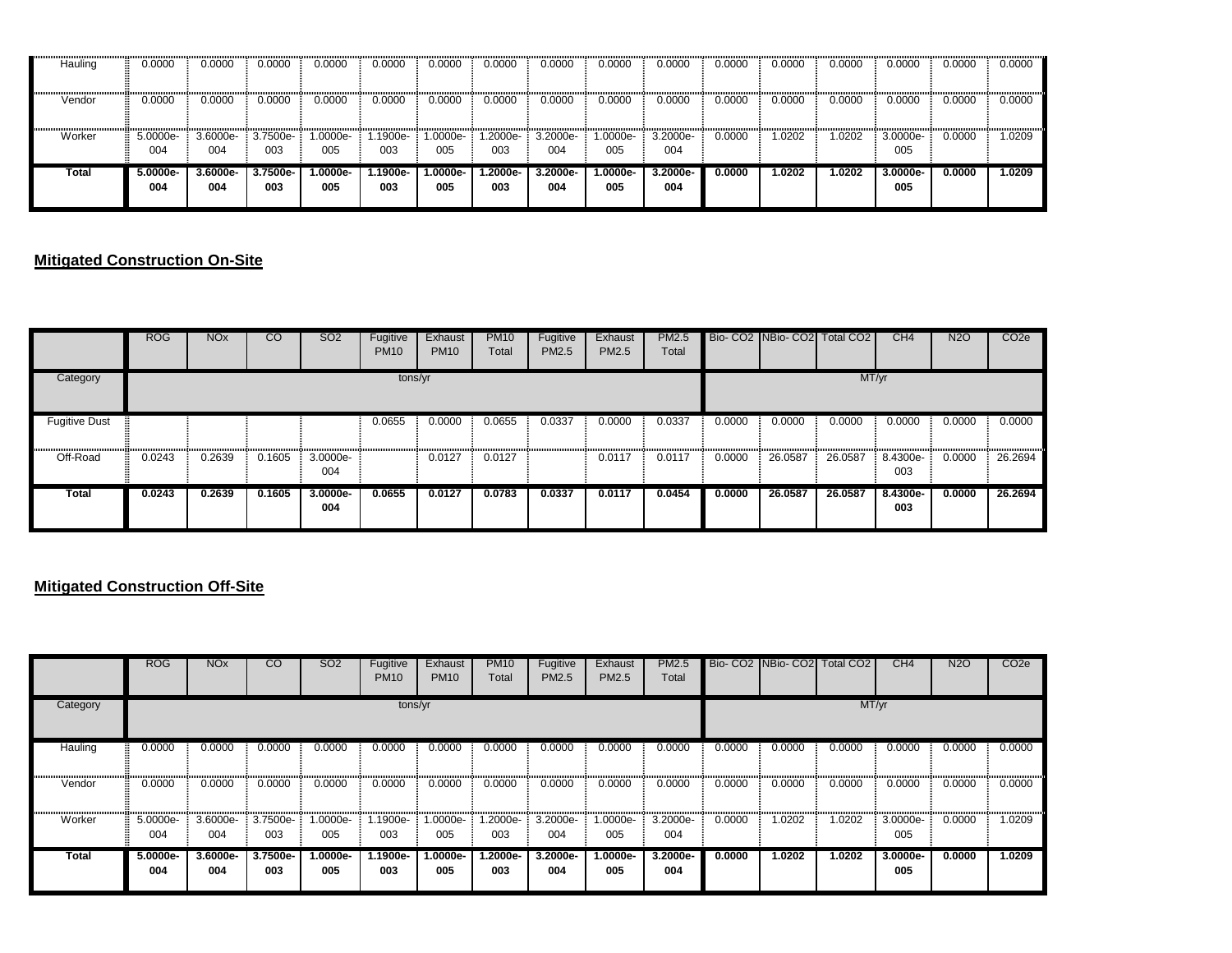## **3.5 Building Construction - 2020 Unmitigated Construction On-Site**

|          | <b>ROG</b> | <b>NO<sub>x</sub></b> | CO     | <b>SO2</b>        | Fugitive<br><b>PM10</b> | Exhaust<br><b>PM10</b> | <b>PM10</b><br>Total | Fugitive<br>PM2.5 | Exhaust<br>PM2.5 | <b>PM2.5</b><br>Total |        |         | Bio-CO2 NBio-CO2 Total CO2 | CH4    | <b>N2O</b> | CO <sub>2e</sub> |
|----------|------------|-----------------------|--------|-------------------|-------------------------|------------------------|----------------------|-------------------|------------------|-----------------------|--------|---------|----------------------------|--------|------------|------------------|
| Category |            |                       |        |                   | tons/yr                 |                        |                      |                   |                  |                       |        |         | MT/yr                      |        |            |                  |
| Off-Road | 0.0392     | 0.3549                | 0.3117 | 5.0000e-<br>004   |                         | 0.0207                 | 0.0207               |                   | 0.0194           | 0.0194                | 0.0000 | 42.8479 | 42.8479                    | 0.0105 | 0.0000     | 43.1092          |
| Total    | 0.0392     | 0.3549                | 0.3117 | $5.0000e-$<br>004 |                         | 0.0207                 | 0.0207               |                   | 0.0194           | 0.0194                | 0.0000 | 42,8479 | 42.8479                    | 0.0105 | 0.0000     | 43.1092          |

#### **Unmitigated Construction Off-Site**

|              | <b>ROG</b>      | NO <sub>x</sub> | CO     | SO <sub>2</sub> | Fugitive<br><b>PM10</b> | Exhaust<br><b>PM10</b> | <b>PM10</b><br>Total | Fugitive<br>PM2.5 | Exhaust<br>PM2.5  | <b>PM2.5</b><br>Total |        | Bio-CO2 INBio-CO2I Total CO2 |         | CH <sub>4</sub> | <b>N2O</b> | CO <sub>2e</sub> |
|--------------|-----------------|-----------------|--------|-----------------|-------------------------|------------------------|----------------------|-------------------|-------------------|-----------------------|--------|------------------------------|---------|-----------------|------------|------------------|
| Category     |                 |                 |        |                 | tons/yr                 |                        |                      |                   |                   |                       |        |                              | MT/yr   |                 |            |                  |
| Hauling      | 0.0000          | 0.0000          | 0.0000 | 0.0000          | 0.0000                  | 0.0000                 | 0.0000               | 0.0000            | 0.0000            | 0.0000                | 0.0000 | 0.0000                       | 0.0000  | 0.0000          | 0.0000     | 0.0000           |
| Vendor       | 4.4000e-<br>003 | 0.1264          | 0.0337 | 3.0000e-<br>004 | 7.3000e-<br>003         | 6.3000e-<br>004        | 7.9300e-<br>003      | 2.1100e-<br>003   | 6.0000e-<br>004   | 2.7100e-<br>003       | 0.0000 | 29.0202                      | 29.0202 | 1.3300e-<br>003 | 0.0000     | 29.0534          |
| Worker       | 0.0249          | 0.0179          | 0.1875 | 5.6000e-<br>004 | 0.0594                  | 3.8000e-<br>004        | 0.0598               | 0.0158            | 3.5000e-<br>004   | 0.0162                | 0.0000 | 50.9602                      | 50.9602 | 1.2500e-<br>003 | 0.0000     | 50.9915          |
| <b>Total</b> | 0.0293          | 0.1443          | 0.2212 | 8.6000e-<br>004 | 0.0667                  | 1.0100e-<br>003        | 0.0677               | 0.0179            | $9.5000e-$<br>004 | 0.0189                | 0.0000 | 79.9804                      | 79.9804 | 2.5800e-<br>003 | 0.0000     | 80.0449          |

**Mitigated Construction On-Site**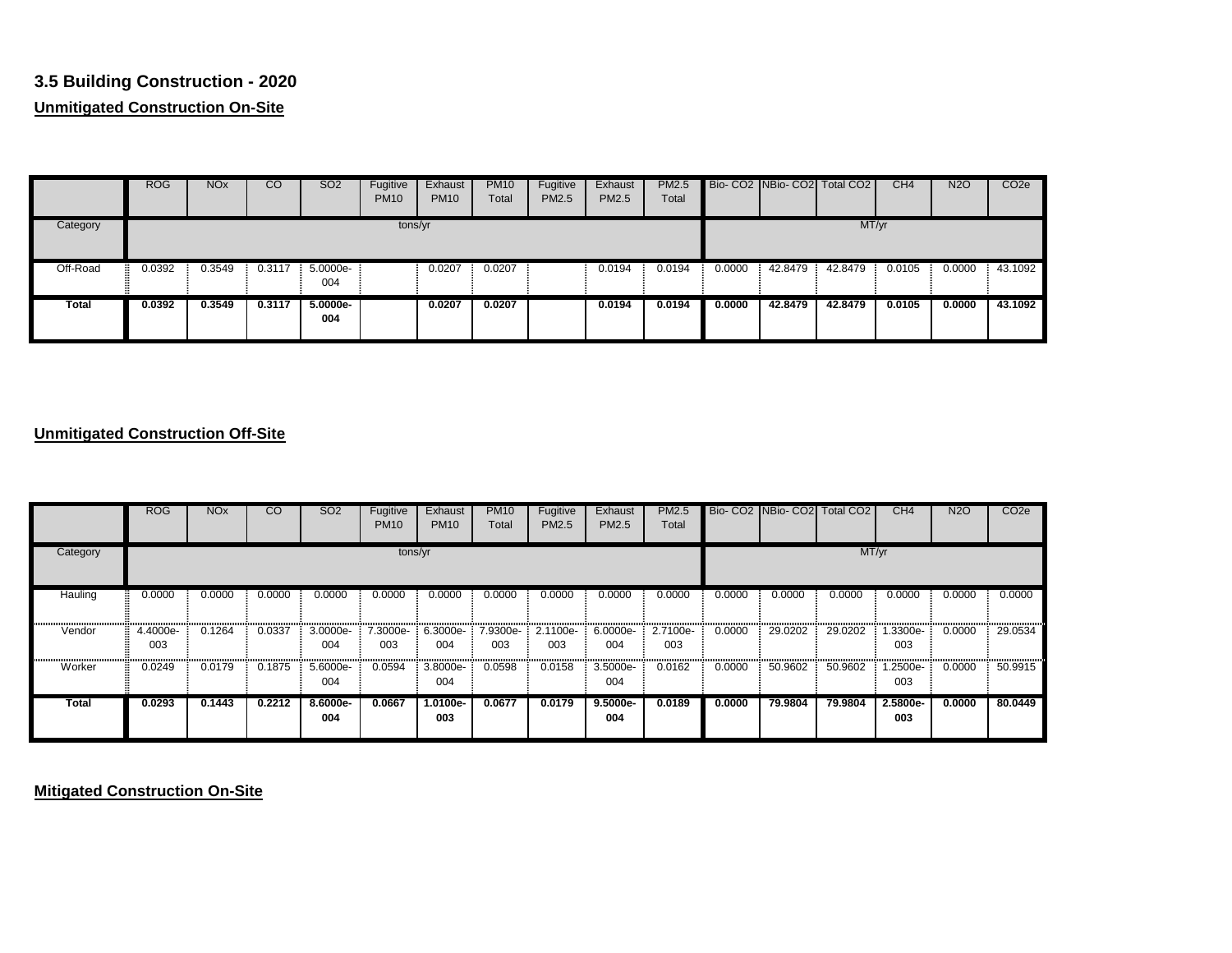|          | <b>ROG</b> | NO <sub>x</sub> | CO     | <b>SO2</b>      | Fugitive<br><b>PM10</b> | Exhaust<br><b>PM10</b> | <b>PM10</b><br>Total | Fugitive<br><b>PM2.5</b> | Exhaust<br>PM2.5 | <b>PM2.5</b><br>Total |        |         | Bio- CO2 NBio- CO2 Total CO2 | CH4    | <b>N2O</b> | CO <sub>2e</sub> |
|----------|------------|-----------------|--------|-----------------|-------------------------|------------------------|----------------------|--------------------------|------------------|-----------------------|--------|---------|------------------------------|--------|------------|------------------|
| Category |            |                 |        |                 | tons/yr                 |                        |                      |                          |                  |                       |        |         | MT/yr                        |        |            |                  |
| Off-Road | 0.0392     | 0.3549          | 0.3117 | 5.0000e-<br>004 |                         | 0.0207                 | 0.0207               |                          | 0.0194           | 0.0194                | 0.0000 | 42.8478 | 42.8478                      | 0.0105 | 0.0000     | 43.1091          |
| Total    | 0.0392     | 0.3549          | 0.3117 | 5.0000e-<br>004 |                         | 0.0207                 | 0.0207               |                          | 0.0194           | 0.0194                | 0.0000 | 42.8478 | 42.8478                      | 0.0105 | 0.0000     | 43.1091          |

#### **Mitigated Construction Off-Site**

|          | <b>ROG</b>      | <b>NO<sub>x</sub></b> | $\overline{c}$ | SO <sub>2</sub> | Fugitive<br><b>PM10</b> | Exhaust<br><b>PM10</b> | <b>PM10</b><br>Total | Fugitive<br><b>PM2.5</b> | Exhaust<br><b>PM2.5</b> | <b>PM2.5</b><br>Total |        |         | Bio- CO <sub>2</sub> NBio- CO <sub>2</sub> Total CO <sub>2</sub> | CH4             | N2O    | CO <sub>2e</sub> |
|----------|-----------------|-----------------------|----------------|-----------------|-------------------------|------------------------|----------------------|--------------------------|-------------------------|-----------------------|--------|---------|------------------------------------------------------------------|-----------------|--------|------------------|
| Category |                 |                       |                |                 | tons/yr                 |                        |                      |                          |                         |                       |        |         | MT/yr                                                            |                 |        |                  |
| Hauling  | 0.0000          | 0.0000                | 0.0000         | 0.0000          | 0.0000                  | 0.0000                 | 0.0000               | 0.0000                   | 0.0000                  | 0.0000                | 0.0000 | 0.0000  | 0.0000                                                           | 0.0000          | 0.0000 | 0.0000           |
| Vendor   | 4.4000e-<br>003 | 0.1264                | 0.0337         | 3.0000e-<br>004 | 7.3000e-<br>003         | 6.3000e-<br>004        | 7.9300e-<br>003      | 2.1100e-<br>003          | 6.0000e-<br>004         | 2.7100e-<br>003       | 0.0000 | 29.0202 | 29.0202                                                          | 1.3300e-<br>003 | 0.0000 | 29.0534          |
| Worker   | 0.0249          | 0.0179                | 0.1875         | 5.6000e-<br>004 | 0.0594                  | 3.8000e-<br>004        | 0.0598               | 0.0158                   | 3.5000e-<br>004         | 0.0162                | 0.0000 | 50.9602 | 50.9602                                                          | 1.2500e-<br>003 | 0.0000 | 50.9915          |
| Total    | 0.0293          | 0.1443                | 0.2212         | 8.6000e-<br>004 | 0.0667                  | $1.0100e-$<br>003      | 0.0677               | 0.0179                   | $9.5000e-$<br>004       | 0.0189                | 0.0000 | 79.9804 | 79.9804                                                          | 2.5800e-<br>003 | 0.0000 | 80,0449          |

# **3.5 Building Construction - 2021**

**Unmitigated Construction On-Site**

|          | <b>ROG</b> | <b>NO<sub>x</sub></b> | <sub>CO</sub> | SO <sub>2</sub> | Fugitive<br><b>PM10</b> | Exhaust<br><b>PM10</b> | <b>PM10</b><br>Total | Fugitive<br>PM2.5 | Exhaust<br><b>PM2.5</b> | <b>PM2.5</b><br>Total |        |          | Bio-CO2 NBio-CO2 Total CO2 | CH4    | <b>N2O</b> | CO <sub>2e</sub> |
|----------|------------|-----------------------|---------------|-----------------|-------------------------|------------------------|----------------------|-------------------|-------------------------|-----------------------|--------|----------|----------------------------|--------|------------|------------------|
| Category |            |                       |               |                 | tons/yr                 |                        |                      |                   |                         |                       |        |          | MT/yr                      |        |            |                  |
| Off-Road | 0.1834     | 1.6822                | .5995         | 2.6000e-<br>003 |                         | 0.0925                 | 0.0925               |                   | 0.0870                  | 0.0870                | 0.0000 | 223.5300 | 223.5300                   | 0.0539 | 0.0000     | 224.8782         |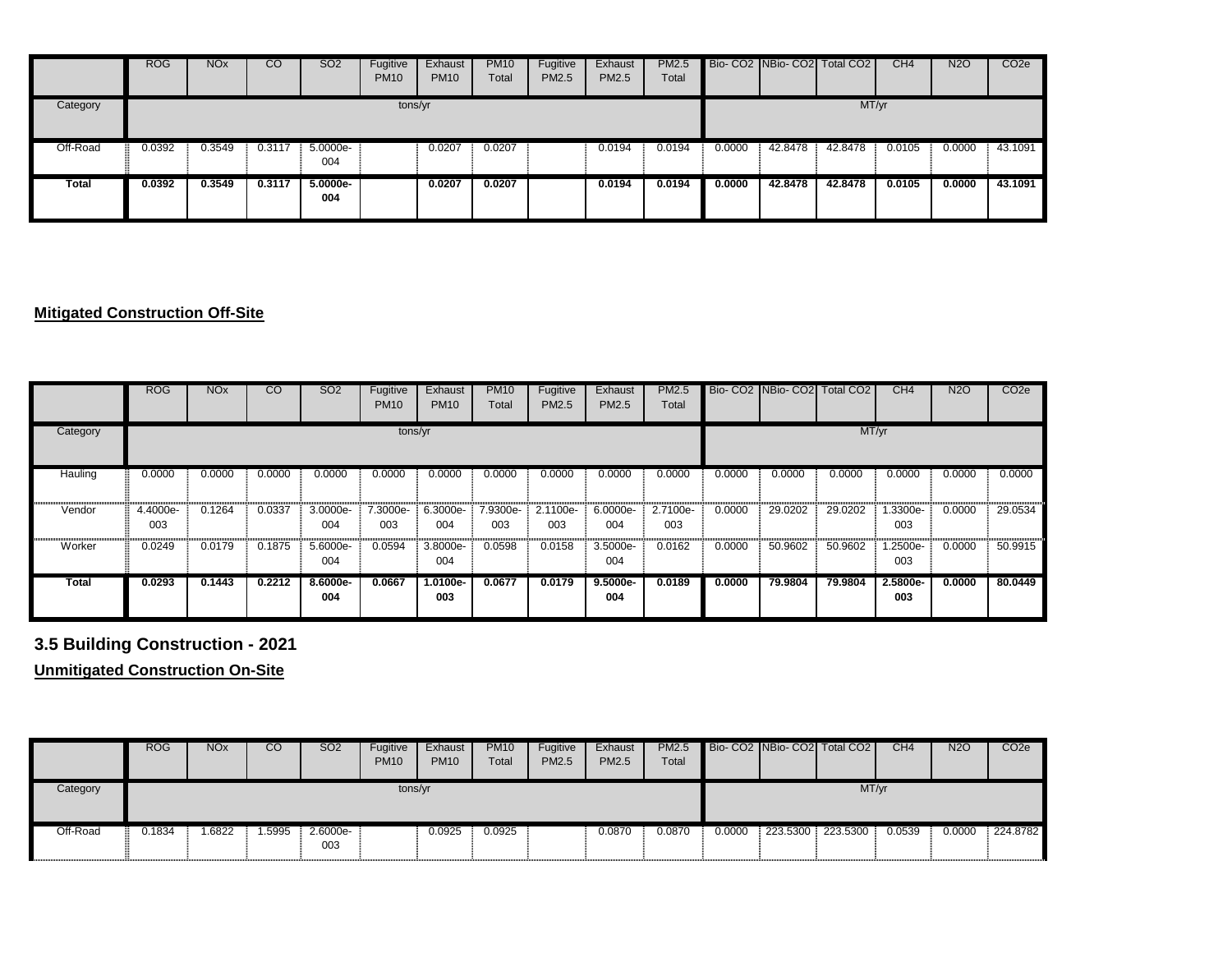| Total | J.1834 | 1.6822 | 1.5995 | 2.6000e- | 0.0925 | 0.0925 | 0.0870 | 0.0870 | 0.0000 | 223.5300 | 223.5300 ل | 0.0539 | 0.0000 | 224.8782 |
|-------|--------|--------|--------|----------|--------|--------|--------|--------|--------|----------|------------|--------|--------|----------|
|       |        |        |        | 003      |        |        |        |        |        |          |            |        |        |          |
|       |        |        |        |          |        |        |        |        |        |          |            |        |        |          |

#### **Unmitigated Construction Off-Site**

|          | <b>ROG</b> | <b>NO<sub>x</sub></b> | $\overline{\text{co}}$ | SO <sub>2</sub> | Fugitive<br><b>PM10</b> | Exhaust<br><b>PM10</b> | <b>PM10</b><br>Total | Fugitive<br><b>PM2.5</b> | Exhaust<br><b>PM2.5</b> | <b>PM2.5</b><br>Total |        | Bio- CO2 NBio- CO2 | Total CO <sub>2</sub> | CH4             | <b>N2O</b> | CO <sub>2e</sub> |
|----------|------------|-----------------------|------------------------|-----------------|-------------------------|------------------------|----------------------|--------------------------|-------------------------|-----------------------|--------|--------------------|-----------------------|-----------------|------------|------------------|
| Category |            |                       |                        |                 | tons/yr                 |                        |                      |                          |                         |                       |        |                    | MT/yr                 |                 |            |                  |
| Hauling  | 0.0000     | 0.0000                | 0.0000                 | 0.0000          | 0.0000                  | 0.0000                 | 0.0000               | 0.0000                   | 0.0000                  | 0.0000                | 0.0000 | 0.0000             | 0.0000                | 0.0000          | 0.0000     | 0.0000           |
| Vendor   | 0.0189     | 0.5950                | 0.1584                 | -5600e.<br>003  | 0.0381                  | 1.3200e-<br>003        | 0.0394               | 0.0110                   | 1.2600e-<br>003         | 0.0123                | 0.0000 | 149.9780           | 149.9780              | 6.5400e-<br>003 | 0.0000     | 150.1414         |
| Worker   | 0.1204     | 0.0834                | 0.8940                 | 2.8400e-<br>003 | 0.3100                  | 1.9500e-<br>003        | 0.3119               | 0.0824                   | 1.8000e-<br>003         | 0.0842                | 0.0000 | 256.5930           | 256.5930              | 5.8400e-<br>003 | 0.0000     | 256.7388         |
| Total    | 0.1393     | 0.6784                | 1.0524                 | 4.4000e-<br>003 | 0.3481                  | 3.2700e-<br>003        | 0.3513               | 0.0935                   | 3.0600e-<br>003         | 0.0965                | 0.0000 | 406.5710           | 406.5710              | 0.0124          | 0.0000     | 406.8803         |

#### **Mitigated Construction On-Site**

|          | <b>ROG</b> | <b>NO<sub>x</sub></b> | CО     | SO <sub>2</sub> | Fugitive<br><b>PM10</b> | Exhaust<br><b>PM10</b> | <b>PM10</b><br>Total | Fugitive<br><b>PM2.5</b> | Exhaust<br><b>PM2.5</b> | <b>PM2.5</b><br>Total |        |          | Bio- CO2 NBio- CO2 Total CO2 | CH <sub>4</sub> | <b>N2O</b> | CO <sub>2e</sub> |
|----------|------------|-----------------------|--------|-----------------|-------------------------|------------------------|----------------------|--------------------------|-------------------------|-----------------------|--------|----------|------------------------------|-----------------|------------|------------------|
| Category |            |                       |        |                 | tons/yr                 |                        |                      |                          |                         |                       |        |          | MT/yr                        |                 |            |                  |
| Off-Road | 0.1834     | 1.6822                | 1.5995 | 2.6000e-<br>003 |                         | 0.0925                 | 0.0925               |                          | 0.0870                  | 0.0870                | 0.0000 | 223.5297 | 223.5297                     | 0.0539          | 0.0000     | 224.8779         |
| Total    | 0.1834     | 1.6822                | 1.5995 | 2.6000e-<br>003 |                         | 0.0925                 | 0.0925               |                          | 0.0870                  | 0.0870                | 0.0000 | 223.5297 | 223.5297                     | 0.0539          | 0.0000     | 224.8779         |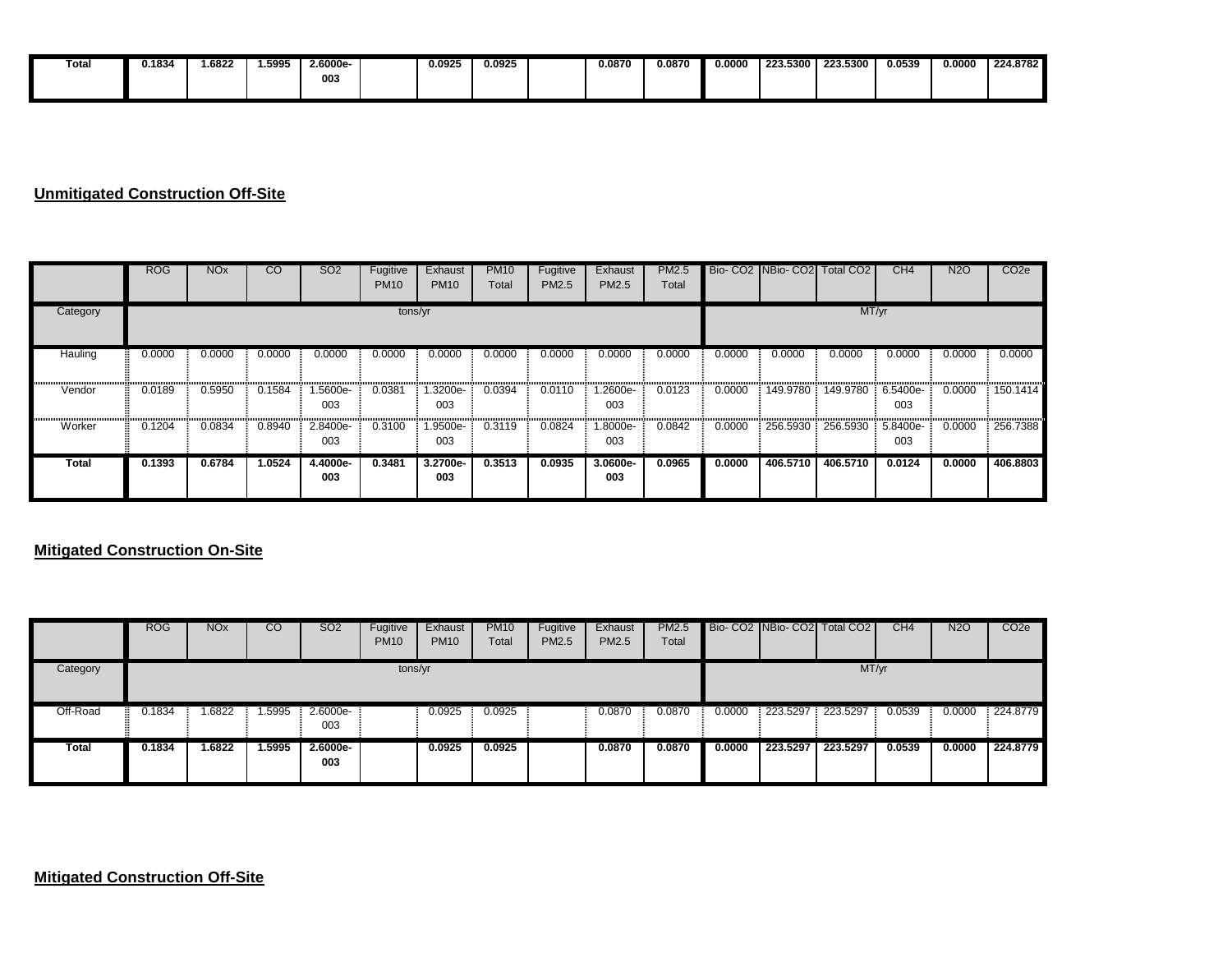|              | <b>ROG</b> | <b>NO<sub>x</sub></b> | $\overline{c}$ | <b>SO2</b>      | Fugitive<br><b>PM10</b> | Exhaust<br><b>PM10</b> | <b>PM10</b><br>Total | Fugitive<br><b>PM2.5</b> | Exhaust<br><b>PM2.5</b> | <b>PM2.5</b><br>Total |        |          | Bio- CO2 NBio- CO2 Total CO2 | CH4             | <b>N2O</b> | CO <sub>2e</sub> |
|--------------|------------|-----------------------|----------------|-----------------|-------------------------|------------------------|----------------------|--------------------------|-------------------------|-----------------------|--------|----------|------------------------------|-----------------|------------|------------------|
| Category     |            |                       |                |                 | tons/yr                 |                        |                      |                          |                         |                       |        |          | MT/yr                        |                 |            |                  |
| Hauling      | 0.0000     | 0.0000                | 0.0000         | 0.0000          | 0.0000                  | 0.0000                 | 0.0000               | 0.0000                   | 0.0000                  | 0.0000                | 0.0000 | 0.0000   | 0.0000                       | 0.0000          | 0.0000     | 0.0000           |
| Vendor       | 0.0189     | 0.5950                | 0.1584         | 1.5600e-<br>003 | 0.0381                  | .3200e-<br>003         | 0.0394               | 0.0110                   | 1.2600e-<br>003         | 0.0123                | 0.0000 | 149.9780 | 149.9780                     | 6.5400e-<br>003 | 0.0000     | 150.1414         |
| Worker       | 0.1204     | 0.0834                | 0.8940         | 2.8400e-<br>003 | 0.3100                  | 1.9500e-<br>003        | 0.3119               | 0.0824                   | 1.8000e-<br>003         | 0.0842                | 0.0000 | 256.5930 | 256.5930                     | 5.8400e-<br>003 | 0.0000     | 256.7388         |
| <b>Total</b> | 0.1393     | 0.6784                | 1.0524         | 4.4000e-<br>003 | 0.3481                  | 3.2700e-<br>003        | 0.3513               | 0.0935                   | 3.0600e-<br>003         | 0.0965                | 0.0000 | 406.5710 | 406.5710                     | 0.0124          | 0.0000     | 406.8803         |

**3.6 Paving - 2021**

**Unmitigated Construction On-Site**

|              | <b>ROG</b> | <b>NO<sub>x</sub></b> | CO     | SO <sub>2</sub> | Fugitive<br><b>PM10</b> | Exhaust<br><b>PM10</b>   | <b>PM10</b><br>Total | Fugitive<br>PM2.5 | Exhaust<br><b>PM2.5</b> | <b>PM2.5</b><br>Total |        |         | Bio- CO2 NBio- CO2 Total CO2 | CH4             | <b>N2O</b> | CO <sub>2e</sub> |
|--------------|------------|-----------------------|--------|-----------------|-------------------------|--------------------------|----------------------|-------------------|-------------------------|-----------------------|--------|---------|------------------------------|-----------------|------------|------------------|
| Category     |            |                       |        |                 | tons/yr                 |                          |                      |                   |                         |                       |        |         | MT/yr                        |                 |            |                  |
| Off-Road     | 0.0126     | 0.1292                | 0.1465 | 2.3000e-<br>004 |                         | 6.7800e- 6.7800e-<br>003 | 003                  |                   | 6.2400e-<br>003         | $6.2400e-$<br>003     | 0.0000 | 20.0235 | 20.0235                      | 6.4800e-<br>003 | 0.0000     | 20.1854          |
| Paving       | 0.0000     |                       |        |                 |                         | 0.0000                   | 0.0000               |                   | 0.0000                  | 0.0000                | 0.0000 | 0.0000  | 0.0000                       | 0.0000          | 0.0000     | 0.0000           |
| <b>Total</b> | 0.0126     | 0.1292                | 0.1465 | 2.3000e-<br>004 |                         | 6.7800e-<br>003          | 6.7800e-<br>003      |                   | 6.2400e-<br>003         | 6.2400e-<br>003       | 0.0000 | 20.0235 | 20.0235                      | 6.4800e-<br>003 | 0.0000     | 20.1854          |

**Unmitigated Construction Off-Site**

|          | <b>ROG</b> | <b>NO<sub>x</sub></b> | CO | SO <sub>2</sub> | Fugitive<br><b>PM10</b> | Exhaust<br><b>PM10</b> | <b>PM10</b><br>Total | Fugitive<br>PM2.5 | Exhaust<br><b>PM2.5</b> | <b>PM2.5</b><br>Total |  | Bio-CO2 NBio-CO2 Total CO2 | CH <sub>4</sub> | <b>N2O</b> | CO <sub>2</sub> e |
|----------|------------|-----------------------|----|-----------------|-------------------------|------------------------|----------------------|-------------------|-------------------------|-----------------------|--|----------------------------|-----------------|------------|-------------------|
| Category |            |                       |    |                 | tons/yr                 |                        |                      |                   |                         |                       |  | MT/yr                      |                 |            |                   |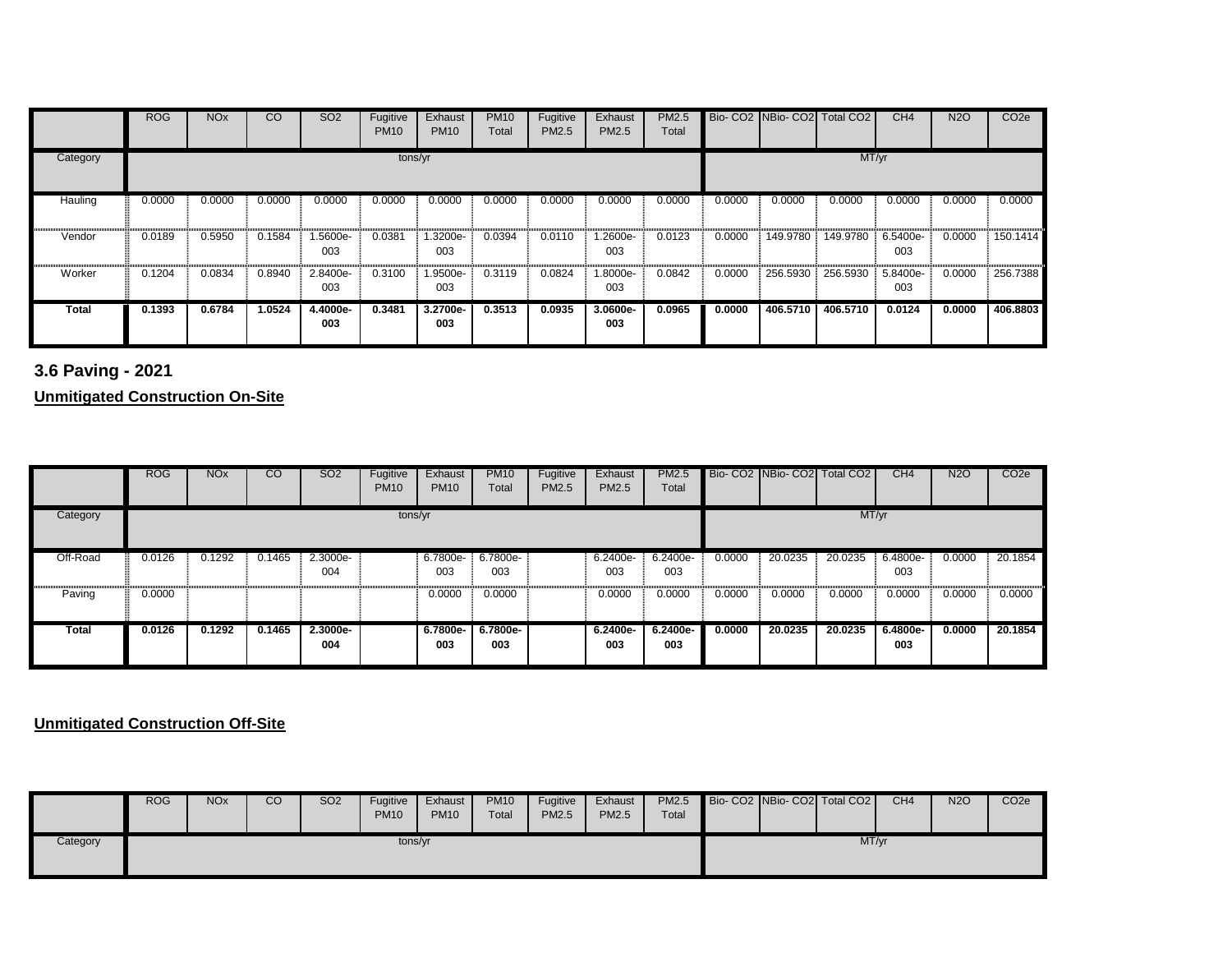| Hauling | 0.0000   | 0.0000     | 0.0000     | 0.0000   | 0.0000    | 0.0000     | 0.0000    | 0.0000     | 0.0000   | 0.0000     | 0.0000 | 0.0000 | 0.0000 | 0.0000     | 0.0000 | 0.0000 |
|---------|----------|------------|------------|----------|-----------|------------|-----------|------------|----------|------------|--------|--------|--------|------------|--------|--------|
|         |          |            |            |          |           |            |           |            |          |            |        |        |        |            |        |        |
| Vendor  | 0.0000   | 0.0000     | 0.0000     | 0.0000   | 0.0000    | 0.0000     | 0.0000    | 0.0000     | 0.0000   | 0.0000     | 0.0000 | 0.0000 | 0.0000 | 0.0000     | 0.0000 | 0.0000 |
|         |          |            |            |          |           |            |           |            |          |            |        |        |        |            |        |        |
| Worker  | 4.6000e- | 3.2000e-   | 3.4300e-   | 1.0000e- | $.1900e-$ | $.0000e-$  | $.2000e-$ | 3.2000e-   | 1.0000e- | 3.2000e-   | 0.0000 | 0.9848 | 0.9848 | 2.0000e-   | 0.0000 | 0.9854 |
|         | 004      | 004        | 003        | 005      | 003       | 005        | 003       | 004        | 005      | 004        |        |        |        | 005        |        |        |
| Total   | 4.6000e- | $3.2000e-$ | $3.4300e-$ | 1.0000e- | $.1900e-$ | $1.0000e-$ | -.2000e   | $3.2000e-$ | 1.0000e- | $3.2000e-$ | 0.0000 | 0.9848 | 0.9848 | $2.0000e-$ | 0.0000 | 0.9854 |
|         | 004      | 004        | 003        | 005      | 003       | 005        | 003       | 004        | 005      | 004        |        |        |        | 005        |        |        |
|         |          |            |            |          |           |            |           |            |          |            |        |        |        |            |        |        |

#### **Mitigated Construction On-Site**

|          | <b>ROG</b> | <b>NO<sub>x</sub></b> | <sub>CO</sub> | <b>SO2</b>      | Fugitive<br><b>PM10</b> | Exhaust<br><b>PM10</b> | <b>PM10</b><br>Total | Fugitive<br>PM2.5 | Exhaust<br><b>PM2.5</b> | <b>PM2.5</b><br>Total |        |         | Bio- CO2 NBio- CO2 Total CO2 | CH <sub>4</sub> | <b>N2O</b> | CO <sub>2</sub> e |
|----------|------------|-----------------------|---------------|-----------------|-------------------------|------------------------|----------------------|-------------------|-------------------------|-----------------------|--------|---------|------------------------------|-----------------|------------|-------------------|
| Category |            |                       |               |                 | tons/yr                 |                        |                      |                   |                         |                       |        |         | MT/yr                        |                 |            |                   |
| Off-Road | 0.0126     | 0.1292                | 0.1465        | 2.3000e-<br>004 |                         | 6.7800e-<br>003        | 6.7800e-<br>003      |                   | 6.2400e-<br>003         | 6.2400e-<br>003       | 0.0000 | 20.0235 | 20.0235                      | 6.4800e-<br>003 | 0.0000     | 20.1854           |
| Paving   | 0.0000     |                       |               |                 |                         | 0.0000                 | 0.0000               |                   | 0.0000                  | 0.0000                | 0.0000 | 0.0000  | 0.0000                       | 0.0000          | 0.0000     | 0.0000            |
| Total    | 0.0126     | 0.1292                | 0.1465        | 2.3000e-<br>004 |                         | 6.7800e-<br>003        | 6.7800e-<br>003      |                   | 6.2400e-<br>003         | 6.2400e-<br>003       | 0.0000 | 20.0235 | 20.0235                      | 6.4800e-<br>003 | 0.0000     | 20.1854           |

#### **Mitigated Construction Off-Site**

|          | <b>ROG</b>      | <b>NO<sub>x</sub></b> | $\overline{c}$  | <b>SO2</b>        | Fugitive<br><b>PM10</b> | Exhaust<br><b>PM10</b> | <b>PM10</b><br>Total | Fugitive<br><b>PM2.5</b> | Exhaust<br><b>PM2.5</b> | <b>PM2.5</b><br>Total |        | Bio-CO2 NBio-CO2 | Total CO <sub>2</sub> | CH <sub>4</sub> | <b>N2O</b> | CO <sub>2e</sub> |
|----------|-----------------|-----------------------|-----------------|-------------------|-------------------------|------------------------|----------------------|--------------------------|-------------------------|-----------------------|--------|------------------|-----------------------|-----------------|------------|------------------|
| Category |                 |                       |                 |                   | tons/yr                 |                        |                      |                          |                         |                       |        |                  | MT/yr                 |                 |            |                  |
| Hauling  | 0.0000          | 0.0000                | 0.0000          | 0.0000            | 0.0000                  | 0.0000                 | 0.0000               | 0.0000                   | 0.0000                  | 0.0000                | 0.0000 | 0.0000           | 0.0000                | 0.0000          | 0.0000     | 0.0000           |
| Vendor   | 0.0000          | 0.0000                | 0.0000          | 0.0000            | 0.0000                  | 0.0000                 | 0.0000               | 0.0000                   | 0.0000                  | 0.0000                | 0.0000 | 0.0000           | 0.0000                | 0.0000          | 0.0000     | 0.0000           |
| Worker   | 4.6000e-<br>004 | 3.2000e-<br>004       | 3.4300e-<br>003 | 1.0000e-<br>005   | 1.1900e-<br>003         | 1.0000e-<br>005        | $.2000e-$<br>003     | 3.2000e-<br>004          | 1.0000e-<br>005         | 3.2000e-<br>004       | 0.0000 | 0.9848           | 0.9848                | 2.0000e-<br>005 | 0.0000     | 0.9854           |
| Total    | 4.6000e-<br>004 | 3.2000e-<br>004       | 3.4300e-<br>003 | $1.0000e-$<br>005 | 1.1900e-<br>003         | $.0000e-$<br>005       | $.2000e-$<br>003     | 3.2000e-<br>004          | $1.0000e-$<br>005       | 3.2000e-<br>004       | 0.0000 | 0.9848           | 0.9848                | 2.0000e-<br>005 | 0.0000     | 0.9854           |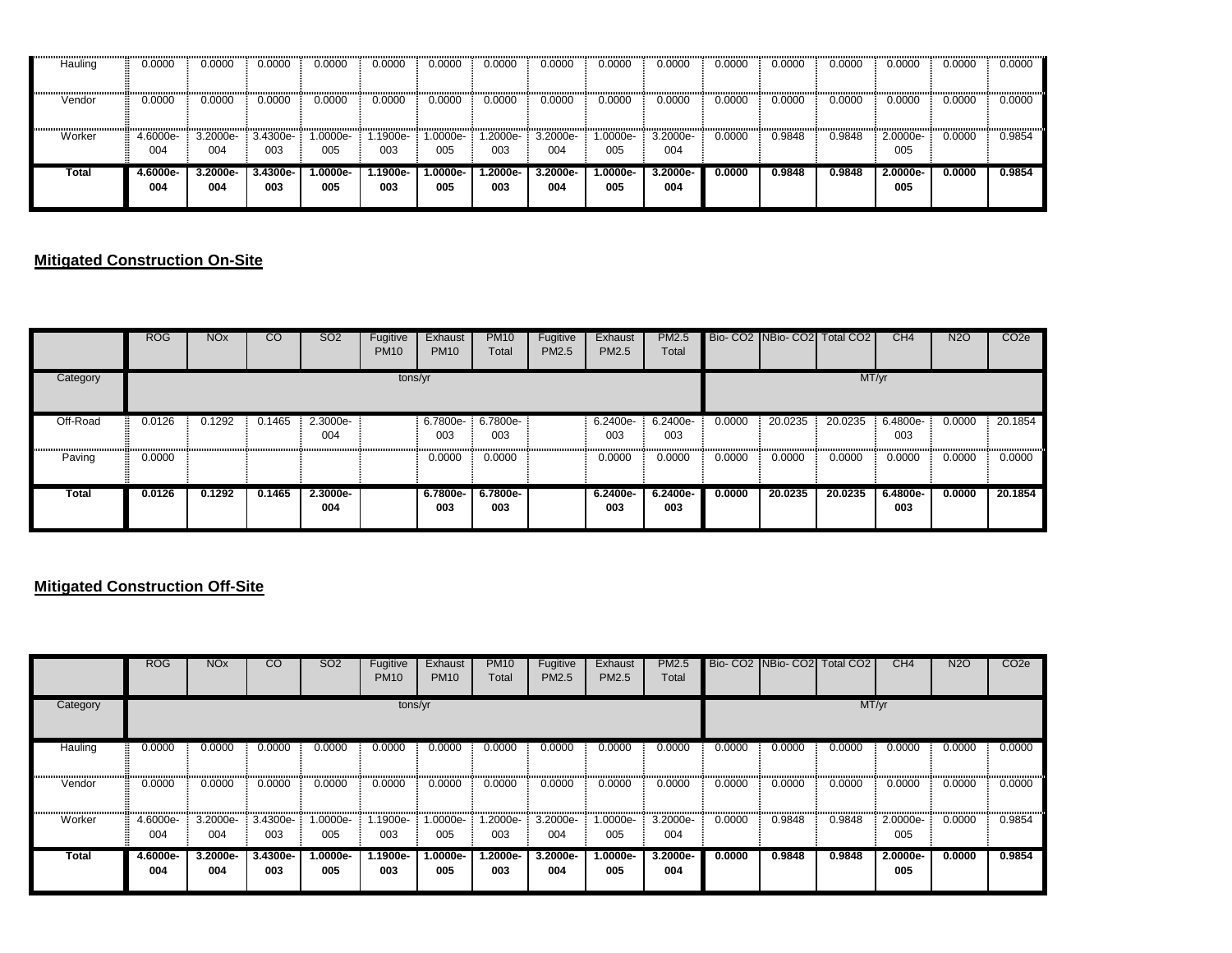# **3.7 Architectural Coating - 2021 Unmitigated Construction On-Site**

|                 | <b>ROG</b>      | <b>NO<sub>x</sub></b> | <sub>CO</sub> | SO <sub>2</sub>   | Fugitive<br><b>PM10</b> | Exhaust<br><b>PM10</b> | <b>PM10</b><br>Total | Fugitive<br>PM2.5 | Exhaust<br>PM2.5  | <b>PM2.5</b><br>Total |        |        | Bio- CO2 NBio- CO2 Total CO2 | CH4             | <b>N2O</b> | CO <sub>2e</sub> |
|-----------------|-----------------|-----------------------|---------------|-------------------|-------------------------|------------------------|----------------------|-------------------|-------------------|-----------------------|--------|--------|------------------------------|-----------------|------------|------------------|
| Category        |                 |                       |               |                   | tons/yr                 |                        |                      |                   |                   |                       |        |        | MT/yr                        |                 |            |                  |
| Archit. Coating | 3.9632<br>Ħ.    |                       |               |                   |                         | 0.0000                 | 0.0000               |                   | 0.0000            | 0.0000                | 0.0000 | 0.0000 | 0.0000                       | 0.0000          | 0.0000     | 0.0000           |
| Off-Road        | 2.1900e-<br>003 | 0.0153                | 0.0182        | 3.0000e-<br>005   |                         | 9.4000e-<br>004        | 9.4000e-<br>004      |                   | 9.4000e-<br>004   | 9.4000e-<br>004       | 0.0000 | 2.5533 | 2.5533                       | 1.8000e-<br>004 | 0.0000     | 2.5576           |
| Total           | 3.9654          | 0.0153                | 0.0182        | $3.0000e-$<br>005 |                         | $9.4000e-$<br>004      | $9,4000e-$<br>004    |                   | $9.4000e-$<br>004 | $9.4000e-$<br>004     | 0.0000 | 2.5533 | 2.5533                       | 1.8000e-<br>004 | 0.0000     | 2.5576           |

#### **Unmitigated Construction Off-Site**

|          | <b>ROG</b>      | <b>NO<sub>x</sub></b> | CO     | <b>SO2</b>      | Fugitive<br><b>PM10</b> | Exhaust<br><b>PM10</b> | <b>PM10</b><br>Total | Fugitive<br><b>PM2.5</b> | Exhaust<br><b>PM2.5</b> | <b>PM2.5</b><br>Total |        | Bio-CO2 INBio-CO2I Total CO2 |        | CH <sub>4</sub> | <b>N2O</b> | CO <sub>2e</sub> |
|----------|-----------------|-----------------------|--------|-----------------|-------------------------|------------------------|----------------------|--------------------------|-------------------------|-----------------------|--------|------------------------------|--------|-----------------|------------|------------------|
| Category |                 |                       |        |                 | tons/yr                 |                        |                      |                          |                         |                       |        |                              | MT/yr  |                 |            |                  |
| Hauling  | 0.0000          | 0.0000                | 0.0000 | 0.0000          | 0.0000                  | 0.0000                 | 0.0000               | 0.0000                   | 0.0000                  | 0.0000                | 0.0000 | 0.0000                       | 0.0000 | 0.0000          | 0.0000     | 0.0000           |
| Vendor   | 0.0000          | 0.0000                | 0.0000 | 0.0000          | 0.0000                  | 0.0000                 | 0.0000               | 0.0000                   | 0.0000                  | 0.0000                | 0.0000 | 0.0000                       | 0.0000 | 0.0000          | 0.0000     | 0.0000           |
| Worker   | 2.5000e-<br>003 | 1.7300e-<br>003       | 0.0185 | 6.0000e-<br>005 | 6.4200e-<br>003         | 4.0000e-<br>005        | 6.4600e-<br>003      | 1.7100e-<br>003          | 4.0000e-<br>005         | .7500e-<br>003        | 0.0000 | 5.3180                       | 5.3180 | 1.2000e-<br>004 | 0.0000     | 5.3210           |
| Total    | 2.5000e-<br>003 | 1.7300e-<br>003       | 0.0185 | 6.0000e-<br>005 | 6.4200e-<br>003         | 4.0000e-<br>005        | 6.4600e-<br>003      | 1.7100e-<br>003          | 4.0000e-<br>005         | 1.7500e-<br>003       | 0.0000 | 5.3180                       | 5.3180 | 1.2000e-<br>004 | 0.0000     | 5.3210           |

**Mitigated Construction On-Site**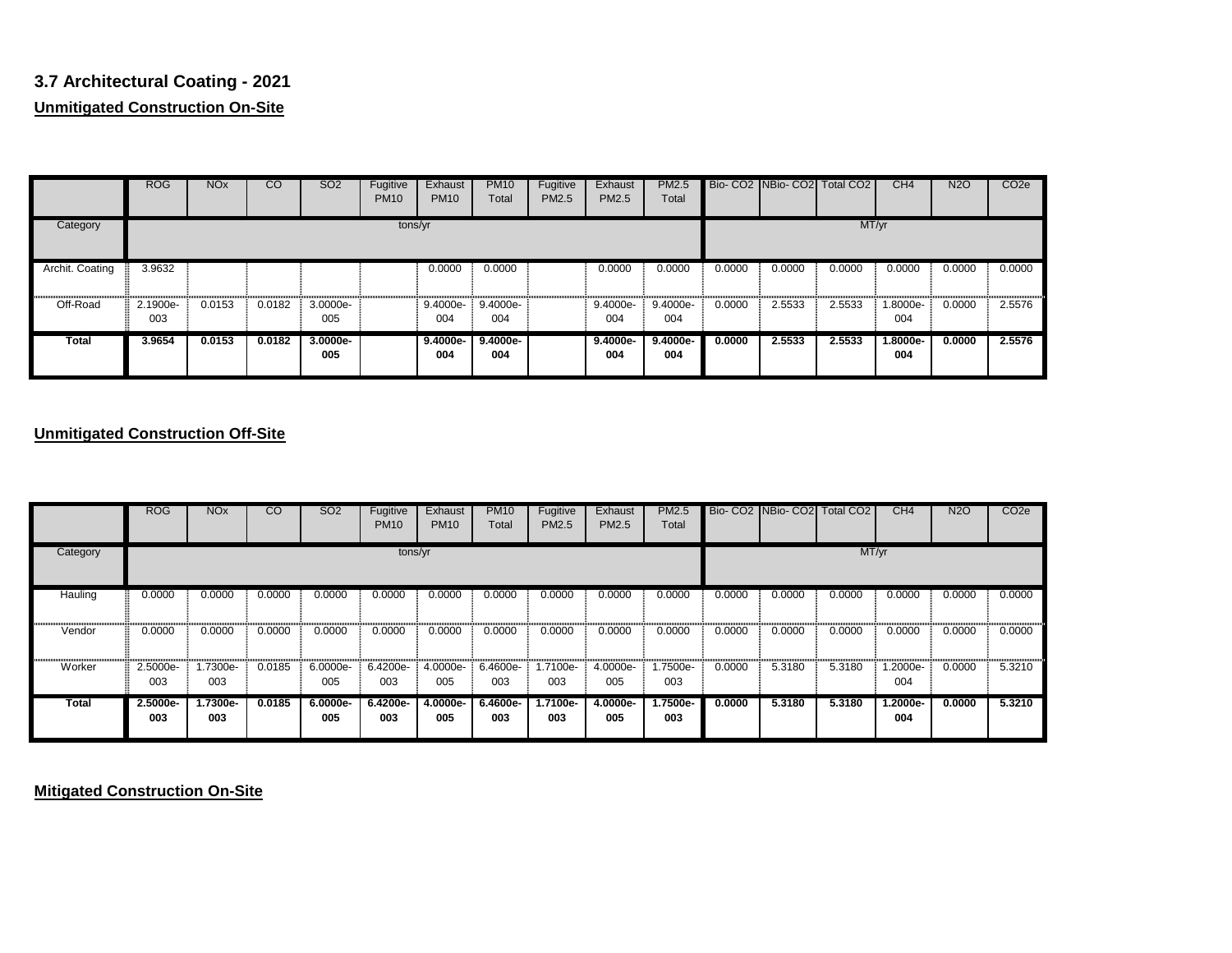|                 | <b>ROG</b>      | <b>NO<sub>x</sub></b> | CO     | <b>SO2</b>        | Fugitive<br><b>PM10</b> | Exhaust<br><b>PM10</b> | <b>PM10</b><br>Total | Fugitive<br>PM2.5 | Exhaust<br>PM2.5  | <b>PM2.5</b><br>Total |        |        | Bio- CO2 NBio- CO2 Total CO2 | CH4             | <b>N2O</b> | CO <sub>2e</sub> |
|-----------------|-----------------|-----------------------|--------|-------------------|-------------------------|------------------------|----------------------|-------------------|-------------------|-----------------------|--------|--------|------------------------------|-----------------|------------|------------------|
| Category        |                 |                       |        |                   | tons/yr                 |                        |                      |                   |                   |                       |        |        | MT/yr                        |                 |            |                  |
| Archit. Coating | 3.9632          |                       |        |                   |                         | 0.0000                 | 0.0000               |                   | 0.0000            | 0.0000                | 0.0000 | 0.0000 | 0.0000                       | 0.0000          | 0.0000     | 0.0000           |
| Off-Road        | 2.1900e-<br>003 | 0.0153                | 0.0182 | 3.0000e-<br>005   |                         | 9.4000e-<br>004        | 9.4000e-<br>004      |                   | 9.4000e-<br>004   | 9.4000e-<br>004       | 0.0000 | 2.5533 | 2.5533                       | 1.8000e-<br>004 | 0.0000     | 2.5576           |
| Total           | 3.9654          | 0.0153                | 0.0182 | $3.0000e-$<br>005 |                         | $9.4000e-$<br>004      | $9.4000e-$<br>004    |                   | $9.4000e-$<br>004 | $9.4000e-$<br>004     | 0.0000 | 2.5533 | 2.5533                       | 1.8000e-<br>004 | 0.0000     | 2.5576           |

#### **Mitigated Construction Off-Site**

|          | <b>ROG</b>      | <b>NO<sub>x</sub></b> | $\overline{c}$ | <b>SO2</b>        | Fugitive<br><b>PM10</b> | Exhaust<br><b>PM10</b> | <b>PM10</b><br>Total | Fugitive<br><b>PM2.5</b> | Exhaust<br><b>PM2.5</b> | <b>PM2.5</b><br>Total |        | Bio-CO2 NBio-CO2 | <b>Total CO2</b> | CH4             | <b>N2O</b> | CO <sub>2e</sub> |
|----------|-----------------|-----------------------|----------------|-------------------|-------------------------|------------------------|----------------------|--------------------------|-------------------------|-----------------------|--------|------------------|------------------|-----------------|------------|------------------|
| Category |                 |                       |                |                   | tons/yr                 |                        |                      |                          |                         |                       |        |                  | MT/yr            |                 |            |                  |
| Hauling  | 0.0000          | 0.0000                | 0.0000         | 0.0000            | 0.0000                  | 0.0000                 | 0.0000               | 0.0000                   | 0.0000                  | 0.0000                | 0.0000 | 0.0000           | 0.0000           | 0.0000          | 0.0000     | 0.0000           |
| Vendor   | 0.0000          | 0.0000                | 0.0000         | 0.0000            | 0.0000                  | 0.0000                 | 0.0000               | 0.0000                   | 0.0000                  | 0.0000                | 0.0000 | 0.0000           | 0.0000           | 0.0000          | 0.0000     | 0.0000           |
| Worker   | 2.5000e-<br>003 | 1.7300e-<br>003       | 0.0185         | 6.0000e-<br>005   | 6.4200e-<br>003         | 4.0000e-<br>005        | 6.4600e-<br>003      | 1.7100e-<br>003          | 4.0000e-<br>005         | 1.7500e-<br>003       | 0.0000 | 5.3180           | 5.3180           | -.2000e<br>004  | 0.0000     | 5.3210           |
| Total    | 2.5000e-<br>003 | 1.7300e-<br>003       | 0.0185         | $6.0000e-$<br>005 | 6.4200e-<br>003         | 4.0000e-<br>005        | 6.4600e-<br>003      | 1.7100e-<br>003          | 4.0000e-<br>005         | 1.7500e-<br>003       | 0.0000 | 5.3180           | 5.3180           | 1.2000e-<br>004 | 0.0000     | 5.3210           |

# **4.0 Operational Detail - Mobile**

#### **4.1 Mitigation Measures Mobile**

Increase Density

Increase Transit Accessibility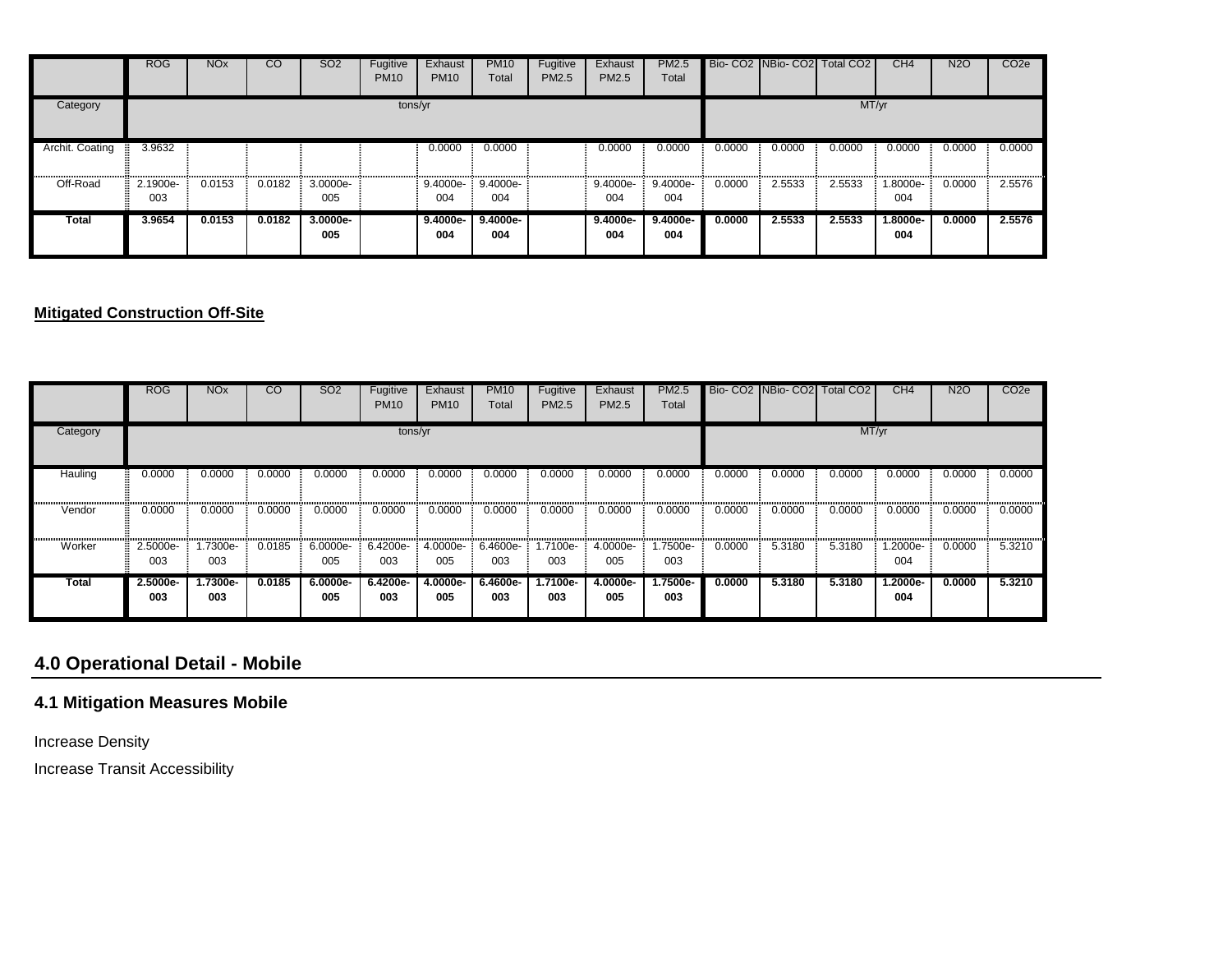|             | <b>ROG</b> | <b>NO<sub>x</sub></b> | CO     | SO <sub>2</sub> | Fugitive<br><b>PM10</b> | Exhaust<br><b>PM10</b> | <b>PM10</b><br>Total | Fugitive<br><b>PM2.5</b> | Exhaust<br>PM2.5 | <b>PM2.5</b><br>Total |        | Bio-CO2 NBio-CO2 Total CO2 | CH4    | <b>N2O</b> | CO <sub>2e</sub> |
|-------------|------------|-----------------------|--------|-----------------|-------------------------|------------------------|----------------------|--------------------------|------------------|-----------------------|--------|----------------------------|--------|------------|------------------|
| Category    |            |                       |        |                 | tons/yr                 |                        |                      |                          |                  |                       |        | MT/yr                      |        |            |                  |
| Mitigated   | 0.7271     | 2.7725                | 6.7780 | 0.0206          | .8065                   | 0.0183                 | .8247                | 0.4836                   | 0.0170           | 0.5006                | 0.0000 | 887.020 1,887.0209         | 0.0728 | 0.0000     | 1,888.841        |
| Unmitigated | 0.8487     | 3.5964                | 9.8613 | 0.0341          | 3.1429                  | 0.0290                 | 3.1719               | 0.8413                   | 0.0270           | 0.8684                | 0.0000 | 3,120.812 3,120.8121       | 0.1055 | 0.0000     | 3,123.448        |

### **4.2 Trip Summary Information**

|                     |          | Average Daily Trip Rate |          | Unmitigated       | Mitigated         |
|---------------------|----------|-------------------------|----------|-------------------|-------------------|
| Land Use            | Weekday  | Saturdav                | Sunday   | <b>Annual VMT</b> | <b>Annual VMT</b> |
| Apartments Mid Rise | 3.743.95 | 3.597.57                | 3299.18  | 8.452.008         | 4,858,020         |
| Total               | ,743.95  | 3.597.57                | 3.299.18 | 8.452.008         | 4,858,020         |

#### **4.3 Trip Type Information**

|                     |                                                                                     | Miles |  |          | Trip % |       |         | Trip Purpose %  |         |
|---------------------|-------------------------------------------------------------------------------------|-------|--|----------|--------|-------|---------|-----------------|---------|
| Land Use            | H-S or C-C   H-O or C-NW   H-W or C-   H-S or C-C   H-O or C-NW  <br>$H-W$ or $C-W$ |       |  | $\cdots$ |        |       | Primary | <b>Diverted</b> | Pass-by |
| Apartments Mid Rise | 10.80<br>4.80<br>5.70                                                               |       |  | 31.00    | 15.00  | 54.00 | 86      |                 |         |

#### **4.4 Fleet Mix**

| Land Use                   | _DA      | $\Gamma$<br>י ש | DT2     | <b>MDV</b> | LHD <sup>.</sup> | HD <sub>2</sub> | MHD      | ННС      | OBUS               | <b>JBUS</b> | MCV                | <b>SBUS</b> | MH       |
|----------------------------|----------|-----------------|---------|------------|------------------|-----------------|----------|----------|--------------------|-------------|--------------------|-------------|----------|
| <b>Apartments Mid Rise</b> | 0.610498 | J.036775.       | .183084 | 0.106123   | 0.014413         | 0.005007        | 0.012610 | 0.021118 | $0.002^{*}$<br>144 | 0.001548    | 005312<br>U.UUJJIZ | 0.000627    | 0.000740 |

# **5.0 Energy Detail**

Historical Energy Use: N

### **5.1 Mitigation Measures Energy**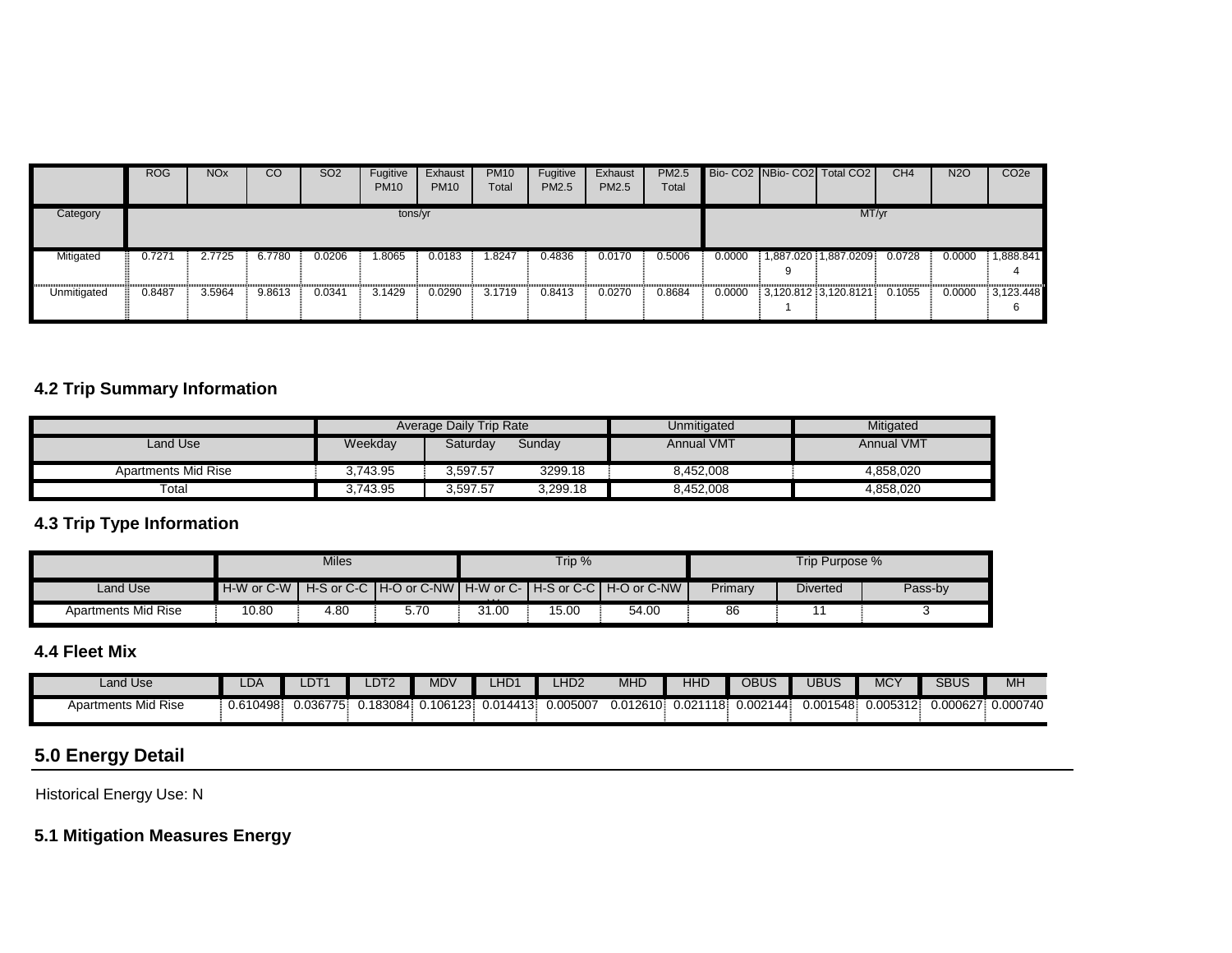|                                  | <b>ROG</b> | <b>NO<sub>x</sub></b> | CO     | <b>SO2</b>      | Fugitive<br><b>PM10</b> | Exhaust<br><b>PM10</b> | <b>PM10</b><br>Total | Fugitive<br><b>PM2.5</b> | Exhaust<br>PM2.5 | <b>PM2.5</b><br>Total |        |          | Bio- CO2 NBio- CO2 Total CO2 | CH4             | <b>N2O</b>      | CO <sub>2e</sub> |
|----------------------------------|------------|-----------------------|--------|-----------------|-------------------------|------------------------|----------------------|--------------------------|------------------|-----------------------|--------|----------|------------------------------|-----------------|-----------------|------------------|
| Category                         |            |                       |        |                 | tons/yr                 |                        |                      |                          |                  |                       |        |          | MT/yr                        |                 |                 |                  |
| Electricity<br>Mitigated         |            |                       |        |                 |                         | 0.0000                 | 0.0000               |                          | 0.0000           | 0.0000                | 0.0000 | 305.7375 | 305.7375                     | 0.0306          | 6.3300e<br>003  | 308.3868         |
| Electricity<br>Unmitigated       |            |                       |        |                 |                         | 0.0000                 | 0.0000               |                          | 0.0000           | 0.0000                | 0.0000 | 305.7375 | 305.7375                     | 0.0306          | 6.3300e-<br>003 | 308.3868         |
| <b>NaturalGas</b><br>Mitigated   | 0.0262     | 0.2241                | 0.0954 | 1.4300e-<br>003 |                         | 0.0181                 | 0.0181               |                          | 0.0181           | 0.0181                | 0.0000 | 259.5621 | 259.5621                     | 4.9700e-<br>003 | 4.7600e-<br>003 | 261.1046         |
| <b>NaturalGas</b><br>Unmitigated | 0.0262     | 0.2241                | 0.0954 | 1.4300e-<br>003 |                         | 0.0181                 | 0.0181               |                          | 0.0181           | 0.0181                | 0.0000 | 259.5621 | 259.5621                     | 4.9700e-<br>003 | 4.7600e-<br>003 | 261.1046         |

# **5.2 Energy by Land Use - NaturalGas**

#### **Unmitigated**

|                        | <b>NaturalGa</b><br>s Use | <b>ROG</b> | <b>NO<sub>x</sub></b> | <sub>CO</sub> | <b>SO2</b>        | Fugitive<br><b>PM10</b> | Exhaust<br><b>PM10</b> | <b>PM10</b><br>Total | Fugitive<br>PM2.5 | Exhaust<br>PM2.5 | PM2.5<br>Total |        | Bio- CO2   NBio- CO2   Total CO2 |          | CH <sub>4</sub> | <b>N2O</b>      | CO <sub>2e</sub> |
|------------------------|---------------------------|------------|-----------------------|---------------|-------------------|-------------------------|------------------------|----------------------|-------------------|------------------|----------------|--------|----------------------------------|----------|-----------------|-----------------|------------------|
| Land Use               | kBTU/yr                   |            |                       |               |                   | tons/yr                 |                        |                      |                   |                  |                |        |                                  |          | MT/yr           |                 |                  |
| Apartments Mid<br>Rise | 4.86401e+<br>006          | 0.0262     | 0.2241                | 0.0954        | 1.4300e-<br>003   |                         | 0.0181                 | 0.0181               |                   | 0.0181           | 0.0181         | 0.0000 | 259.5621                         | 259.5621 | 4.9700e-<br>003 | 4.7600e-<br>003 | 261.1046         |
| Total                  |                           | 0.0262     | 0.2241                | 0.0954        | $1.4300e-$<br>003 |                         | 0.0181                 | 0.0181               |                   | 0.0181           | 0.0181         | 0.0000 | 259.5621                         | 259.5621 | 4.9700e-<br>003 | 4.7600e-<br>003 | 261.1046         |

#### **Mitigated**

| <b>ROG</b><br><b>NO<sub>x</sub></b><br>CO<br><b>NaturalGa</b><br>s Use | SO <sub>2</sub><br><b>PM10</b><br>Exhaust<br><b>Fugitive</b><br>Total<br><b>PM10</b><br><b>PM10</b> | Bio-C<br>PM2.5<br>Fugitive<br>Exhaust<br><b>PM2.5</b><br>Total<br><b>PM2.5</b> | CO <sub>2</sub> e<br>N2O<br>- CO2 NBio- CO2 Total CO2<br>CH <sub>4</sub> |
|------------------------------------------------------------------------|-----------------------------------------------------------------------------------------------------|--------------------------------------------------------------------------------|--------------------------------------------------------------------------|
|------------------------------------------------------------------------|-----------------------------------------------------------------------------------------------------|--------------------------------------------------------------------------------|--------------------------------------------------------------------------|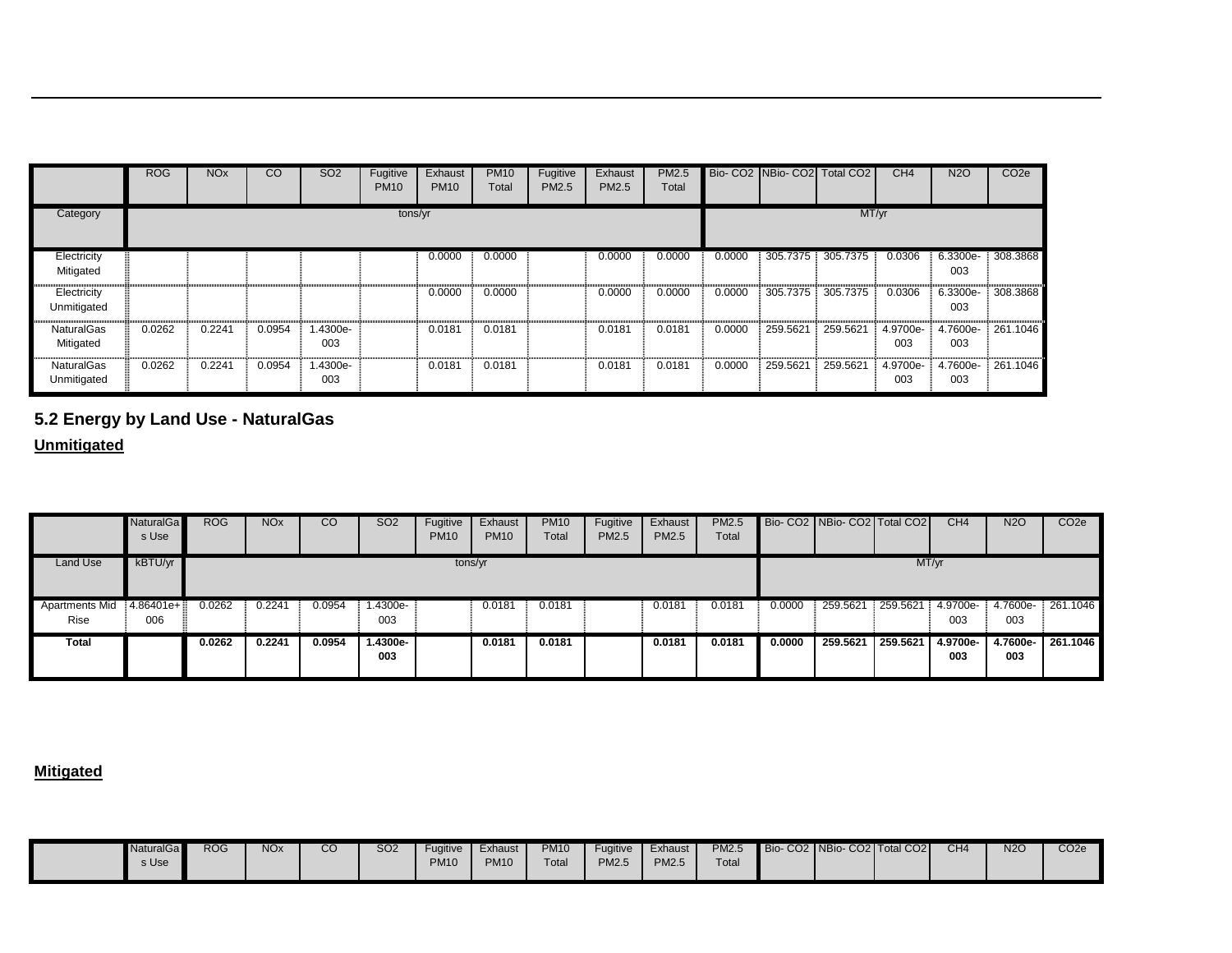| Land Use                      | kBTU/yr             |        |                                                                             |  |  |  | tons/yr |  |  |  |  |        |          |                   |                 |                 |          |
|-------------------------------|---------------------|--------|-----------------------------------------------------------------------------|--|--|--|---------|--|--|--|--|--------|----------|-------------------|-----------------|-----------------|----------|
| <b>Apartments Mid</b><br>Rise | $4.86401e +$<br>006 | 0.0262 | 0.224<br>0.0954<br>1.4300e-<br>0.0181<br>0.0181<br>0.0181<br>0.0181<br>003  |  |  |  |         |  |  |  |  | 0.0000 | 259.5621 | 259.5621 4.9700e- | 003             | 4.7600e-<br>003 | 261.1046 |
| Total                         |                     | 0.0262 | 1.4300e-<br>0.0954<br>0.0181<br>0.0181<br>0.2241<br>0.0181<br>0.0181<br>003 |  |  |  |         |  |  |  |  | 0.0000 | 259.5621 | 259.5621          | 4.9700e-<br>003 | 4.7600e-<br>003 | 261.1046 |

## **5.3 Energy by Land Use - Electricity Unmitigated**

|                               | Electricity<br>Use | <b>Total CO2</b> | CH <sub>4</sub> | <b>N2O</b>      | CO <sub>2e</sub> |
|-------------------------------|--------------------|------------------|-----------------|-----------------|------------------|
| Land Use                      | kWh/yr             |                  |                 | MT/yr           |                  |
| <b>Apartments Mid</b><br>Rise | $2.32426e+$<br>006 | 305.7375<br>Ξ    | 0.0306          | 6.3300e-<br>003 | 308.3868         |
| Total                         |                    | 305.7375         | 0.0306          | 6.3300e-<br>003 | 308.3868         |

#### **Mitigated**

|                               | Electricity<br>Use | Total CO2 | CH <sub>4</sub> | <b>N2O</b>      | CO <sub>2e</sub> |
|-------------------------------|--------------------|-----------|-----------------|-----------------|------------------|
| Land Use                      | kWh/yr             |           |                 | MT/yr           |                  |
| <b>Apartments Mid</b><br>Rise | $2.32426e+$<br>006 | 305.7375  | 0.0306          | 6.3300e-<br>003 | 308.3868         |
| Total                         |                    | 305.7375  | 0.0306          | 6.3300e-<br>003 | 308.3868         |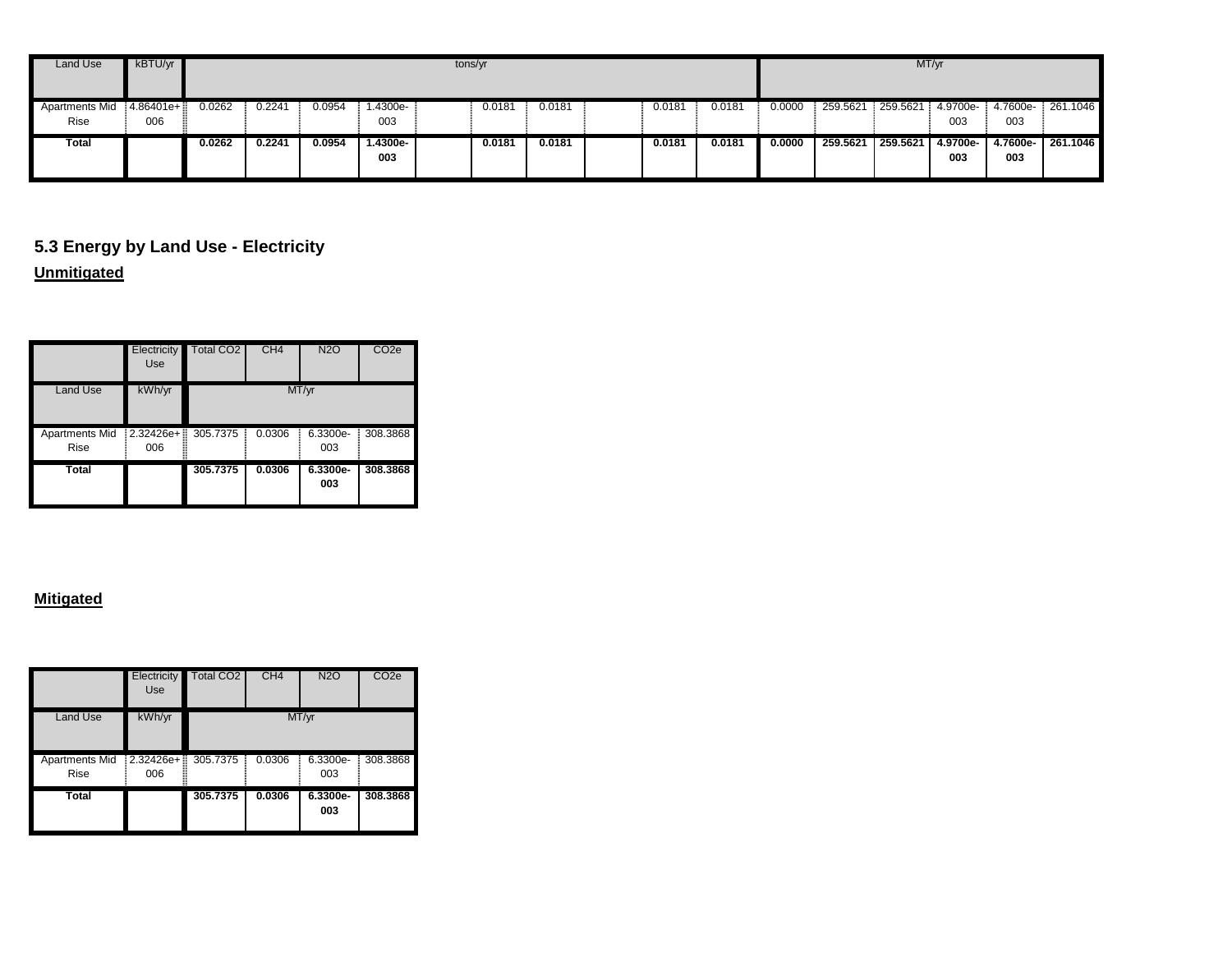### **6.0 Area Detail**

# **6.1 Mitigation Measures Area**

|             | <b>ROG</b> | <b>NO<sub>x</sub></b> | CO     | SO <sub>2</sub> | Fugitive<br><b>PM10</b> | Exhaust<br><b>PM10</b> | <b>PM10</b><br>Total | Fugitive<br>PM2.5 | Exhaust<br><b>PM2.5</b> | PM2.5<br>Total |         |         | Bio- CO2 NBio- CO2 Total CO2 | CH4    | <b>N2O</b>     | CO <sub>2e</sub> |
|-------------|------------|-----------------------|--------|-----------------|-------------------------|------------------------|----------------------|-------------------|-------------------------|----------------|---------|---------|------------------------------|--------|----------------|------------------|
| Category    | tons/yr    |                       |        |                 |                         |                        |                      |                   |                         |                |         |         | MT/yr                        |        |                |                  |
| Mitigated   | 4.0205     | 0.0782                | 5.9736 | 3.7800e-<br>003 |                         | 0.2789                 | 0.2789               |                   | 0.2789                  | 0.2789         | 25.6670 | 17.3712 | 43.0382                      | 0.0478 | .6800e-<br>003 | 44.7358          |
| Unmitigated | 4.0205     | 0.0782                | 5.9736 | 3.7800e-<br>003 |                         | 0.2789                 | 0.2789               |                   | 0.2789                  | 0.2789         | 25.6670 | 17.3712 | 43.0382                      | 0.0478 | .6800e-<br>003 | 44.7358          |

# **6.2 Area by SubCategory**

**Unmitigated**

|                          | <b>ROG</b> | <b>NO<sub>x</sub></b> | $\overline{c}$ | SO <sub>2</sub> | Fugitive<br><b>PM10</b> | Exhaust<br><b>PM10</b> | <b>PM10</b><br>Total | Fugitive<br>PM2.5 | Exhaust<br><b>PM2.5</b> | <b>PM2.5</b><br>Total |         |         | Bio- CO2 NBio- CO2 Total CO2 | CH4             | <b>N2O</b>      | CO <sub>2</sub> e |
|--------------------------|------------|-----------------------|----------------|-----------------|-------------------------|------------------------|----------------------|-------------------|-------------------------|-----------------------|---------|---------|------------------------------|-----------------|-----------------|-------------------|
| SubCategory              |            |                       |                |                 | tons/yr                 |                        |                      |                   |                         |                       |         |         | MT/yr                        |                 |                 |                   |
| Architectural<br>Coating | 0.3963     |                       |                |                 |                         | 0.0000                 | 0.0000               |                   | 0.0000                  | 0.0000                | 0.0000  | 0.0000  | 0.0000                       | 0.0000          | 0.0000          | 0.0000            |
| Consumer<br>Products     | 2.1988     |                       |                |                 |                         | 0.0000                 | 0.0000               |                   | 0.0000                  | 0.0000                | 0.0000  | 0.0000  | 0.0000                       | 0.0000          | 0.0000          | 0.0000            |
| Hearth                   | 1.2990     | 0.0299                | 1.7888         | 3.5600e-<br>003 |                         | 0.2557                 | 0.2557               |                   | 0.2557                  | 0.2557                | 25.6670 | 10.5427 | 36.2097                      | 0.0413          | 1.6800e-<br>003 | 37.7426           |
| Landscaping              | 0.1264     | 0.0483                | 4.1848         | 2.2000e-<br>004 |                         | 0.0231                 | 0.0231               |                   | 0.0231                  | 0.0231                | 0.0000  | 6.8285  | 6.8285                       | 6.5900e-<br>003 | 0.0000          | 6.9932            |
| Total                    | 4.0205     | 0.0782                | 5.9736         | 3.7800e-<br>003 |                         | 0.2789                 | 0.2789               |                   | 0.2789                  | 0.2789                | 25.6670 | 17.3712 | 43.0382                      | 0.0478          | 1.6800e-<br>003 | 44.7358           |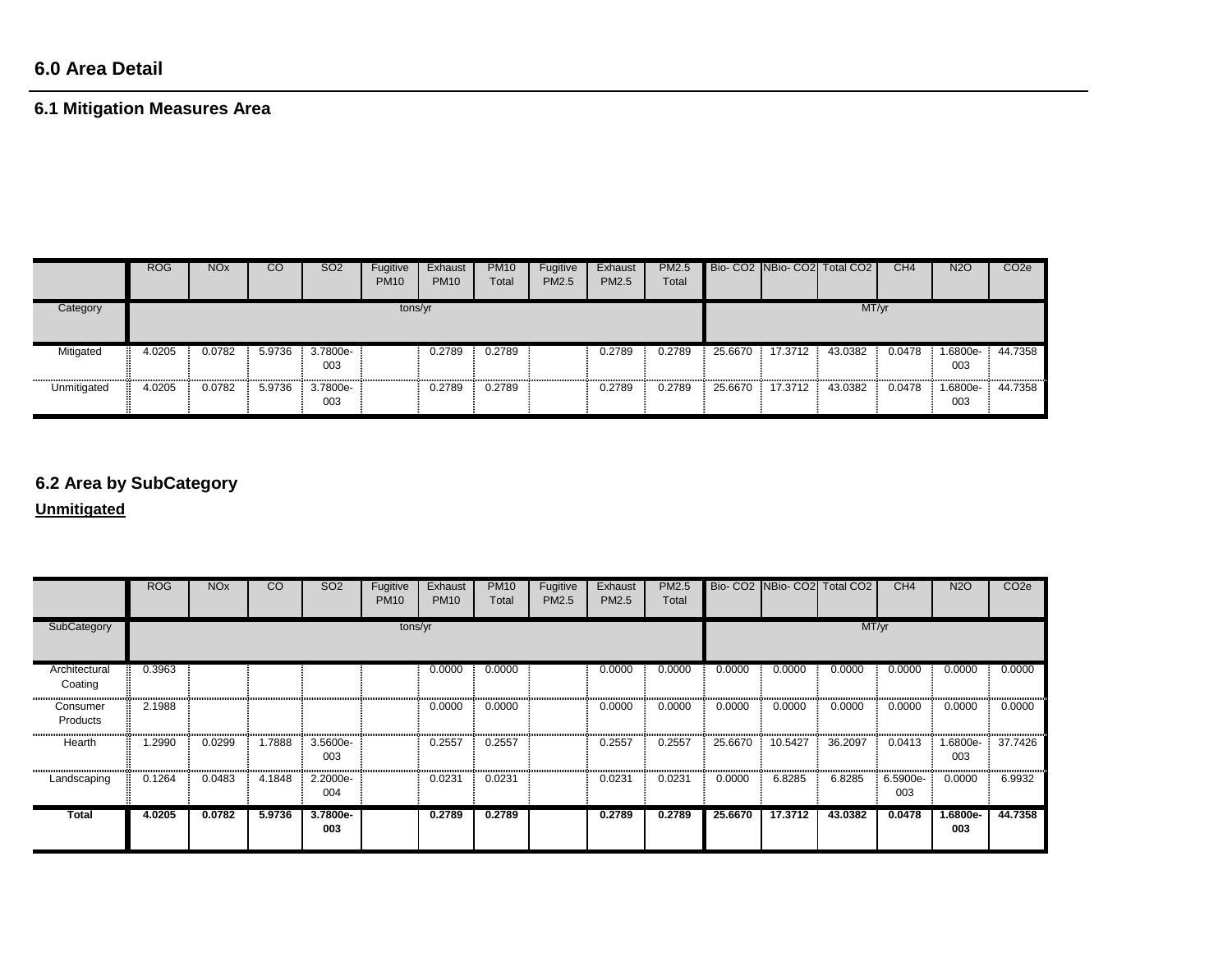| <b>Total</b>             | 4.0205     | 0.0782                | 5.9736 | 3.7800e-<br>003 |                         | 0.2789                 | 0.2789               |                   | 0.2789           | 0.2789                | 25.6670 | 17.3712             | 43.0382               | 0.0478          | 1.6800e-<br>003 | 44.7358          |
|--------------------------|------------|-----------------------|--------|-----------------|-------------------------|------------------------|----------------------|-------------------|------------------|-----------------------|---------|---------------------|-----------------------|-----------------|-----------------|------------------|
| Landscaping              | 0.1264     | 0.0483                | 4.1848 | 2.2000e-<br>004 |                         | 0.0231                 | 0.0231               |                   | 0.0231           | 0.0231                | 0.0000  | 6.8285              | 6.8285                | 6.5900e-<br>003 | 0.0000          | 6.9932           |
| Hearth                   | .2990      | 0.0299                | 1.7888 | 3.5600e-<br>003 |                         | 0.2557                 | 0.2557               |                   | 0.2557           | 0.2557                | 25.6670 | 10.5427             | 36.2097               | 0.0413          | .6800e-<br>003  | 37.7426          |
| Consumer<br>Products     | 2.1988     |                       |        |                 |                         | 0.0000                 | 0.0000               |                   | 0.0000           | 0.0000                | 0.0000  | 0.0000              | 0.0000                | 0.0000          | 0.0000          | 0.0000           |
| Architectural<br>Coating | 0.3963     |                       |        |                 |                         | 0.0000                 | 0.0000               |                   | 0.0000           | 0.0000                | 0.0000  | 0.0000              | 0.0000                | 0.0000          | 0.0000          | 0.0000           |
| SubCategory              |            |                       |        |                 | tons/yr                 |                        |                      |                   |                  |                       |         |                     | MT/yr                 |                 |                 |                  |
|                          | <b>ROG</b> | <b>NO<sub>x</sub></b> | CO     | SO <sub>2</sub> | Fugitive<br><b>PM10</b> | Exhaust<br><b>PM10</b> | <b>PM10</b><br>Total | Fugitive<br>PM2.5 | Exhaust<br>PM2.5 | <b>PM2.5</b><br>Total |         | Bio- CO2 INBio- CO2 | Total CO <sub>2</sub> | CH <sub>4</sub> | <b>N2O</b>      | CO <sub>2e</sub> |

# **7.0 Water Detail**

**7.1 Mitigation Measures Water**

|               | Total CO <sub>2</sub> | CH <sub>4</sub> | <b>N2O</b> | CO <sub>2e</sub> |
|---------------|-----------------------|-----------------|------------|------------------|
| Category      |                       | MT/yr           |            |                  |
| Mitigated<br> | I<br>48.3933          | 1.1990          | 0.0290     | 87.0041          |
| Unmitigated   | 48.3933               | 1.1990          | 0.0290     | 87.0041          |

**7.2 Water by Land Use Unmitigated**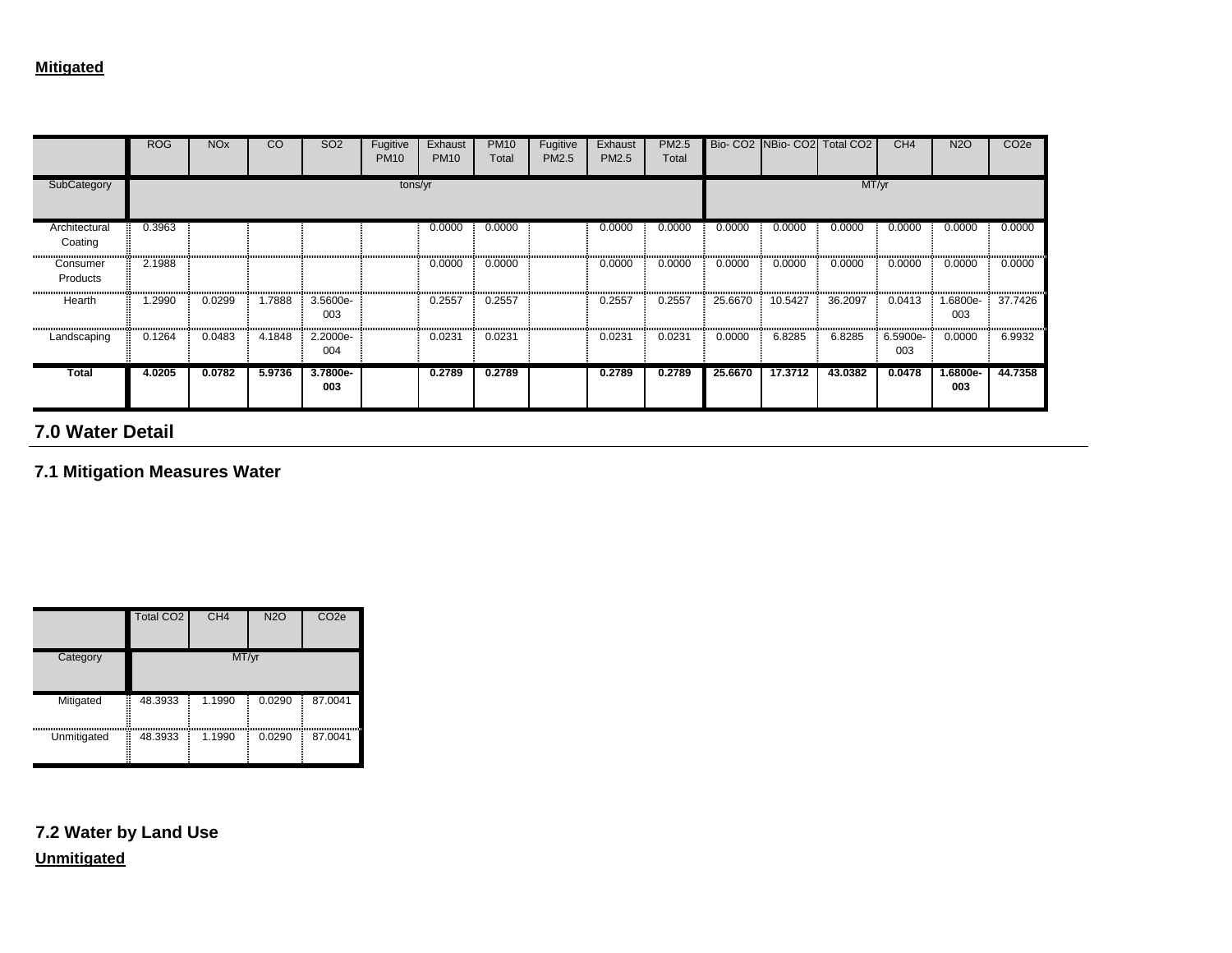|                                      | Indoor/Out Total CO2<br>door Use |         | CH4    | <b>N2O</b> | CO <sub>2</sub> e |
|--------------------------------------|----------------------------------|---------|--------|------------|-------------------|
| <b>Land Use</b>                      | Mgal                             |         |        | MT/yr      |                   |
| <b>Apartments Mid</b><br><b>Rise</b> | 36.6817/<br>B<br>23.1254         | 48.3933 | 1.1990 | 0.0290     | 87.0041           |
| Total                                |                                  | 48.3933 | 1.1990 | 0.0290     | 87.0041           |

#### **Mitigated**

|                               | Indoor/Out<br>door Use   | <b>Total CO2</b> | CH <sub>4</sub> | <b>N2O</b> | CO <sub>2e</sub> |
|-------------------------------|--------------------------|------------------|-----------------|------------|------------------|
| <b>Land Use</b>               | Mgal                     |                  |                 | MT/yr      |                  |
| Apartments Mid<br><b>Rise</b> | B<br>36.6817/<br>23.1254 | 48.3933          | 1.1990<br>Ξ     | 0.0290     | 87.0041          |
| Total                         |                          | 48.3933          | 1.1990          | 0.0290     | 87.0041          |

# **8.0 Waste Detail**

### **8.1 Mitigation Measures Waste**

**Category/Year**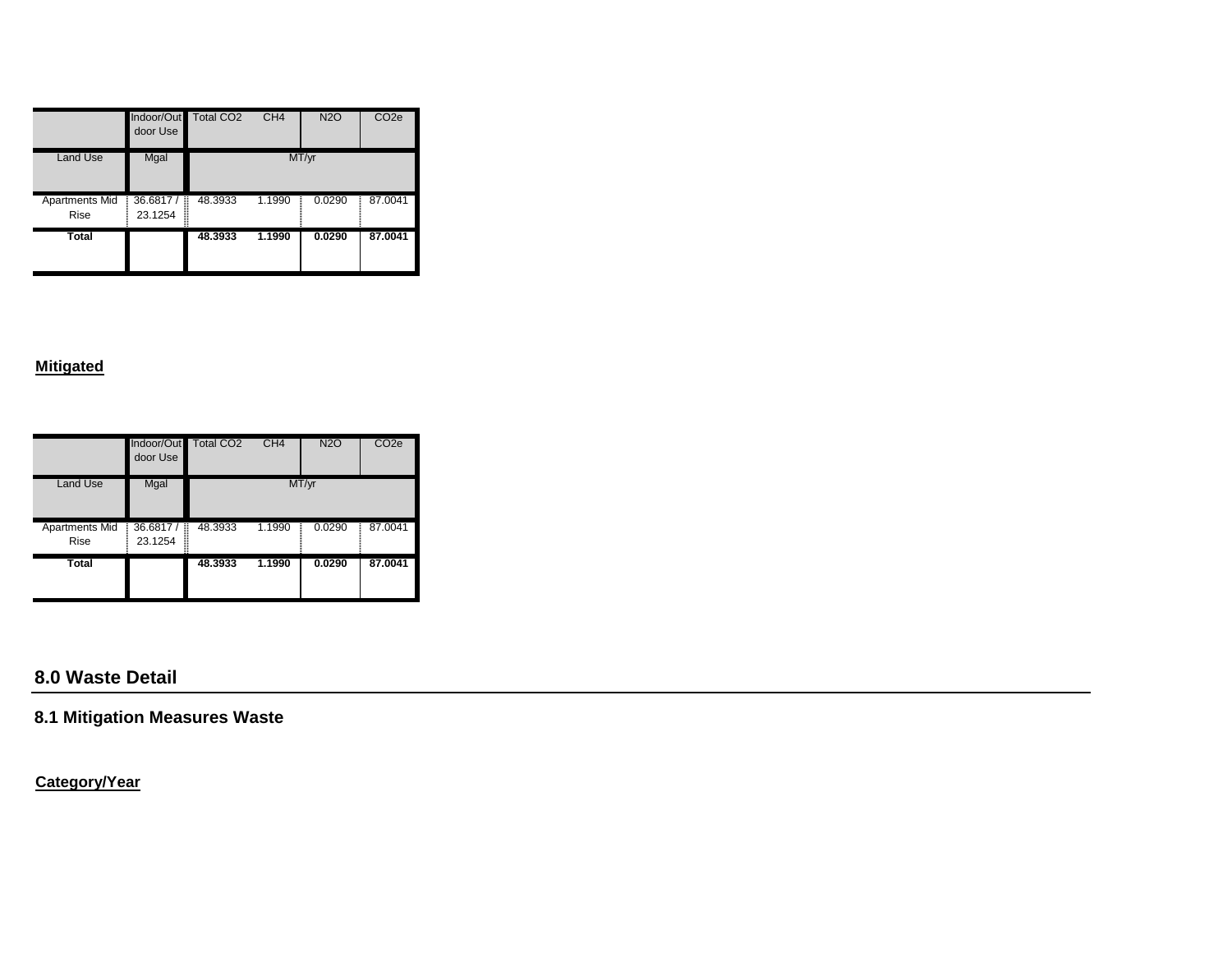|             | Total CO <sub>2</sub> | CH <sub>4</sub> | <b>N2O</b> | CO <sub>2e</sub> |  |  |
|-------------|-----------------------|-----------------|------------|------------------|--|--|
|             | MT/yr                 |                 |            |                  |  |  |
| Mitigated   | Ī<br>52.5706          | 3.1068          | 0.0000     | 130.2414         |  |  |
| Unmitigated | Ĭ<br>52.5706          | 3.1068          | 0.0000     | 130.2414         |  |  |

# **8.2 Waste by Land Use**

# **Unmitigated**

|                        | Waste<br><b>Disposed</b> | <b>Total CO2</b> | CH <sub>4</sub> | <b>N2O</b> | CO <sub>2e</sub> |
|------------------------|--------------------------|------------------|-----------------|------------|------------------|
| <b>Land Use</b>        | tons                     |                  |                 | MT/yr      |                  |
| Apartments Mid<br>Rise | =<br>=<br>=<br>258.98    | 52.5706          | 3.1068          | 0.0000     | 130.2414         |
| Total                  |                          | 52.5706          | 3.1068          | 0.0000     | 130.2414         |

#### **Mitigated**

|                               | Waste<br><b>Disposed</b> | <b>Total CO2</b> | CH4    | <b>N2O</b> | CO <sub>2e</sub> |
|-------------------------------|--------------------------|------------------|--------|------------|------------------|
| <b>Land Use</b>               | tons                     |                  |        | MT/yr      |                  |
| Apartments Mid<br><b>Rise</b> | 258.98                   | 52.5706<br>B     | 3.1068 | 0.0000     | 130.2414         |
| <b>Total</b>                  |                          | 52,5706          | 3.1068 | 0.0000     | 130.2414         |